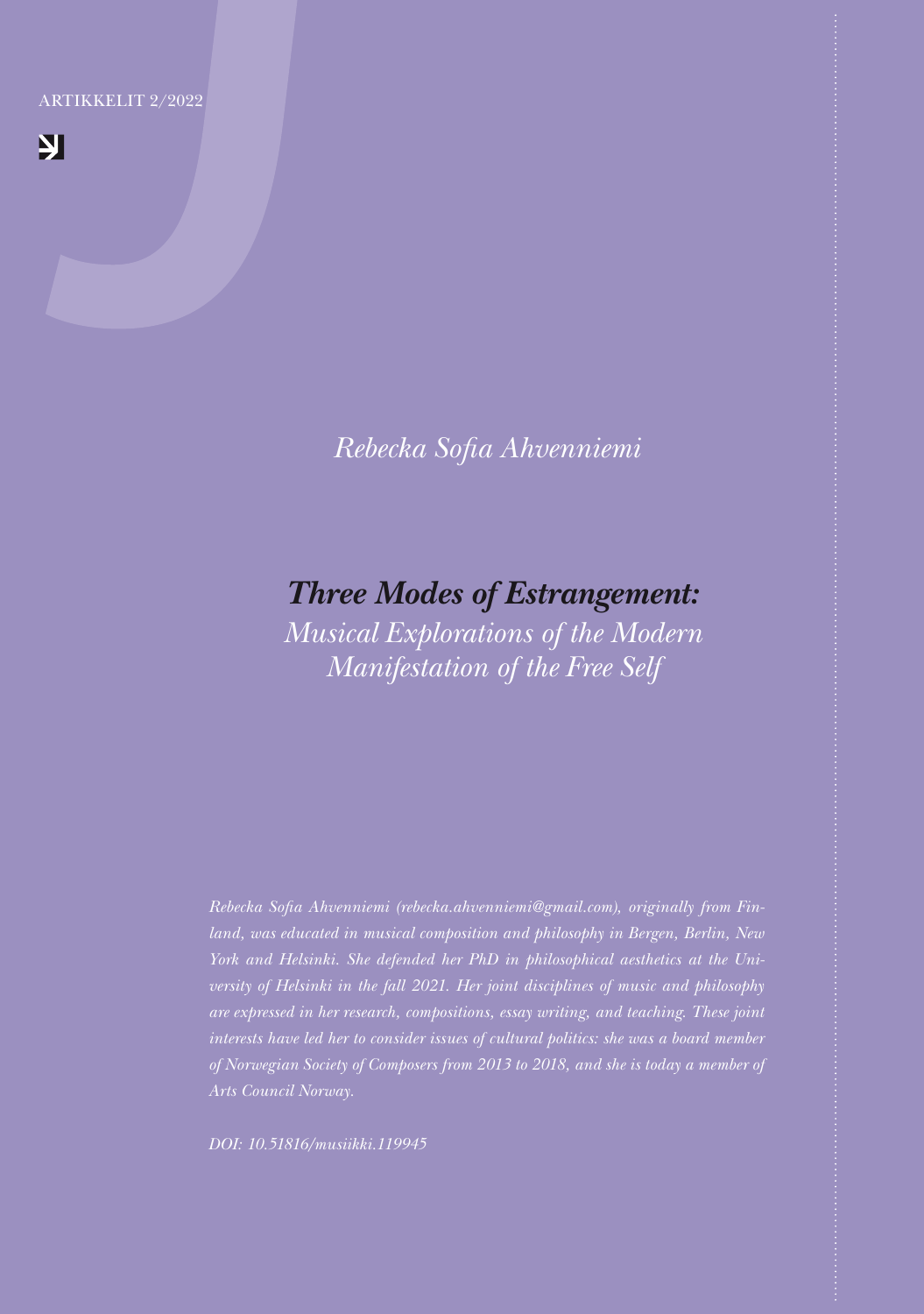# *Abstrakti*

*Kolme vieraantuneisuuden moodia: musiikillinen tutkimus vapaan itsen manifestaatiosta modernilla aikakaudella*

Artikkelin pääargumentin mukaan oletus siitä, että ihminen irrallisena yksilönä muodostaa suhteen musiikkiin ei johda suurempaan vapauteen vaan vieraantumiseen. Artikkeli nojaa hermeneuttiseen traditioon, jonka mukaan yhteiset kulttuuriset merkitysyhteydet muodostavat edellytyksen myös yksilön kokemukselle. Kun tämä pohja eri syistä hajoaa, yksilöstä tulee haavoittuvaisempi ulkoiselle manipulaatiolle; muun muassa markkinatalouden kaupittelemille ideoille.

Artikkeli nimeää kolme vieraantuneisuuden moodia. Ensimmäinen näistä viittaa positivistiseen musiikkiin, mikä tässä tarkoittaa taidemusiikin sulkeutumista omaksi tutkimusalakseen. Toinen moodi viittaa kokemuksen fragmentoitumiseen ja kolmas "vapaan itsen manifestaatioon". Oletus vapaasta, kontekstista riippumattomasta "itsestä" on artikkelin kritiikin kohde. Kriittinen teoria muodostaa tutkimuksen päänäkökulman. Artikkelin sisältö linkittyy moniin ajankohtaisiin teemoihin: taiteen eristäytymiseen omaksi, erilliseksi todellisuudeksi, kokemuksen yksilöitymiseen, sekä musiikkimaailman kehitykseen tasa-arvoisempaan suuntaan monikulttuurisessa yhteiskunnassa.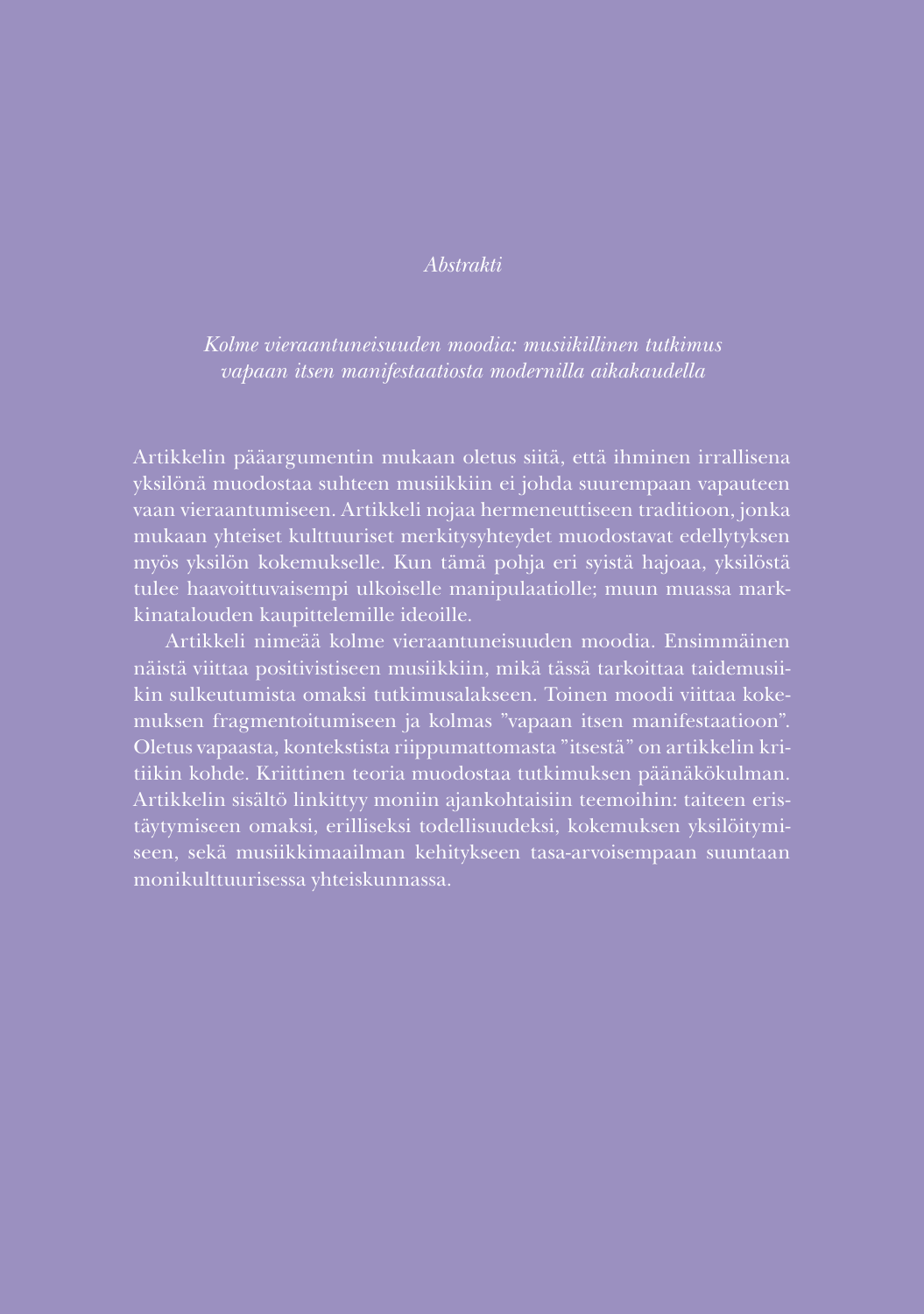# *Three Modes of Estrangement: Musical Explorations of the Modern Manifestation of the Free Self*

Rebecka Sofia Ahvenniemi 

This article raises a critique of the assumption that a human being individually chooses how to establish his or her relationship with music. The freedom to choose how to approach this world – including art – is often celebrated as a liberation from external authority, and a development towards a more emancipated world: everyone gets the opportunity to engage with art as they like. Leaning on critical theory, I will suggest that assuming an "isolated self" as the reference point of truth and judgment leads to detachment from a shared platform of meaning and, in the end, from meaning altogether, resulting in estrangement.

My aim is to describe specific, undesirable features of how this situation manifests today, calling them "modes of estrangement". I have named them as follows: positivist music and timbral innocence; fragmentation of experience; and the manifestation of the "free self". The modes reveal different aspects of the assumption that the contemporary human subject establishes their relationship with music singularly. The term "mode" is borrowed from a musical context, where it designates a scale that provides a specific, atmospheric colour tone. A mode sets the mood for participation, as practiced, for example, in church or folk music. In contrast to the chromatic system, one finds oneself *within* a musical mode. The mode has a specific historical background within Western context, deriving from a time before the autonomous work of music. This historical aspect will be discussed under the first section, "Estrangement – from what?", in reference to the challenge of rising above a situation and describing it objectively from the inside.

In this context, "estrangement" is to be understood as a philosophical concept rather than a psychological one. Modes of estrangement express cultural attitudes that advance estrangement. These lie between the lines of cultural practices, often not articulated, not easy to explicate, and in the end, not questioned. When discussing the assumed freedom of the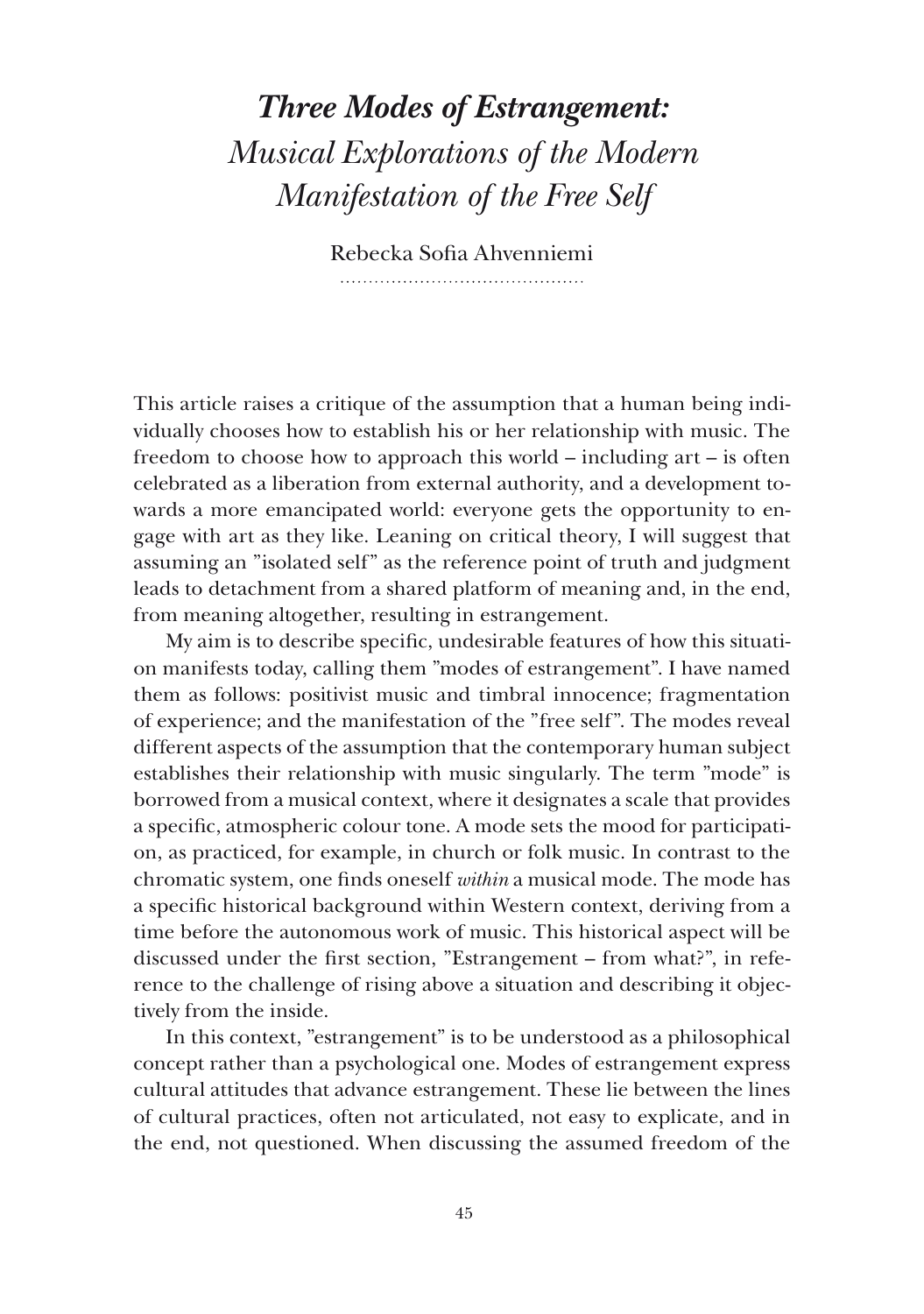human individual, the aim is not to discuss questions about free will. Rather, this "freedom" relates to the assumption that a human being can approach reality from a private basis, not acknowledging that preconditions of one's private thoughts and experiences have their basis in shared cultural and historical situation.

The contours of the discussion are shaped by perspectives from Theodor W. Adorno's cultural critique, and more specifically, his thinking that concerns the alienated situation of modern human beings, resulting from modern rationality as a product of the Enlightenment. Adorno's perspectives, anchored in the Western intellectual train of thought, could be considered conservative or out of date; today's world has changed with regards to the use of technologies, artistic mediums, the structures of the public marketplace, and multiculturality. My suggestion is, however, that Adorno's thinking is not only still relevant, but even more so than before. I follow Richard Shusterman in his consideration that Adorno functions as an acute diagnostician in discussion of the problems related to late-capitalist liberalism (Shusterman 2002, 157).<sup>1</sup> Shusterman suggests that the pursuit of private goals and happiness in the contemporary world has resulted in "haplessly lonely and unrewarded pleasure-seekers" (ibid., 148). At times, the pragmatically-influenced writings of Shusterman tend towards descriptions that sound psychological, but also offer insight to the alienated situation of today's world. The aim of this article is to remain within a philosophical discourse. I will discuss and evaluate some of Shusterman's viewpoints along the way. I will also apply other thinkers from the disciplines of aesthetics, philosophy and musicology, such as Walter Benjamin, Gianno Vattimo and Rose Subotnik, who contribute to the discussion from further socially critical standpoints. Perspectives within compositional thinking will be exemplified by presenting some thoughts of the composers Milton Babbitt and Synne Skouen.

Aesthetic discourse, as it is often derived from debates within the 18th century, has made many attempts to establish theories that allow experience to lean on something communal or universal rather than private or random. It has, however, largely concerned itself with ontological issues, rather than social ones, such as historical conditions and social privilege. This article will not engage in the search for an ontological standpoint but discuss the situation of estrangement from within today's

*DOI:<https://doi.org/10.51816/musiikki.111752>* cifically in chapter 8: "Eliot and Adorno on the Critique of Culture" (2002, 139–158).1 In his work *Surface and Depth* (2002), Shusterman interprets the writings of both Theodor W. Adorno and T. S. Eliot as sources that, as he claims, could offer valuable perspectives for critique of today's liberal-minded world. Shusterman discusses this spe-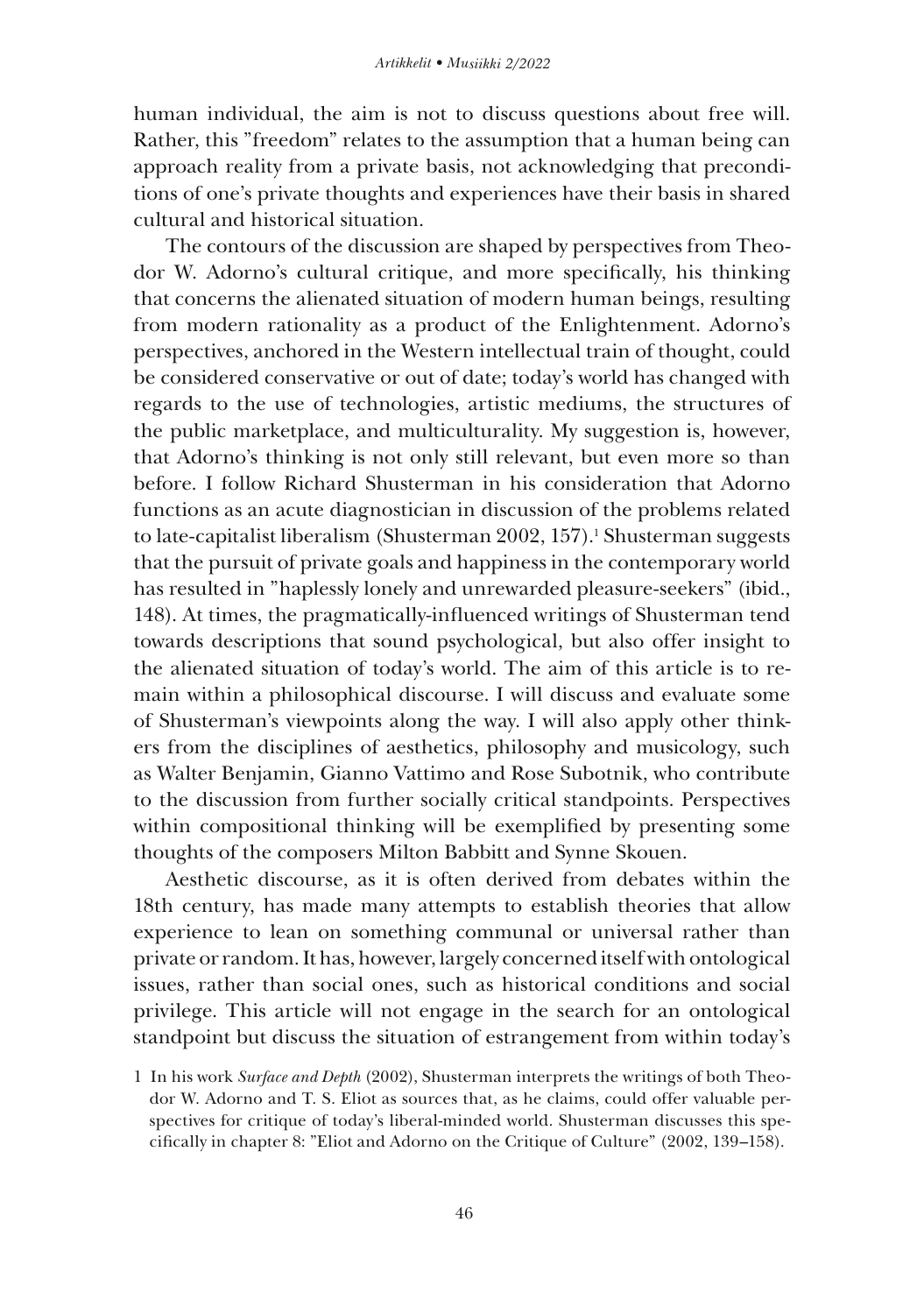perspective. Viewing phenomena both through philosophical and sociohistorical contexts will offer a possible way of approaching the subject without indulging in either psychological description or purely ontological theory.

The naming of the modes is, itself, meant to be the focus of this article. Further, my intention is to suggest that music as a form of art carries a potential remedy to the situation: it receives its meaning from a shared historicity and value system and offers a platform for displaying a critique of the contemporary situation.

#### *Estrangement – from what?*

Modes of estrangement refer to paradigmatic cultural tendencies that, in one way or another, carry the seed of estrangement or alienation. They include thought patterns that form the grounding of prevalent practices. Simultaneously, the expression "estrangement" suggests that there is something that human beings are estranged *from*. There are difficulties grasping the core of a mode, or an alternative, better world, in an accurate way. These difficulties concern critically observing a situation that one finds oneself *within*. The legitimacy of the attempt of describing the modes objectively ought to be discussed.

The immanent character that these modes of estrangement indicate, is neither strictly ontological nor merely a historically descriptive situation that could be objectively depicted. The modes relate to the historical idea of a musical mode: modes set the mood for participation in a shared way, and thus function as a common horizon for an experience. Modes, often associated with church and folk music, refer to an era before the autonomous work of art. My choice to call specific aspects about the modern situation of human beings "modes of estrangement" indicates that they are based on shared illusions. What has been forgotten is that there is a mode at all, which sets out the way of experiencing up against a shared cultural basis.

While this article describes the estrangement that results from the assumption that human beings establish their relationship with music individually, it also suggests that music – as an artistic and cultural expression – offers a possible remedy. Adorno made the suggestion in his time, that if there is any hope for the world, this hope is found within art. Art is both a product of the society, it identifies with society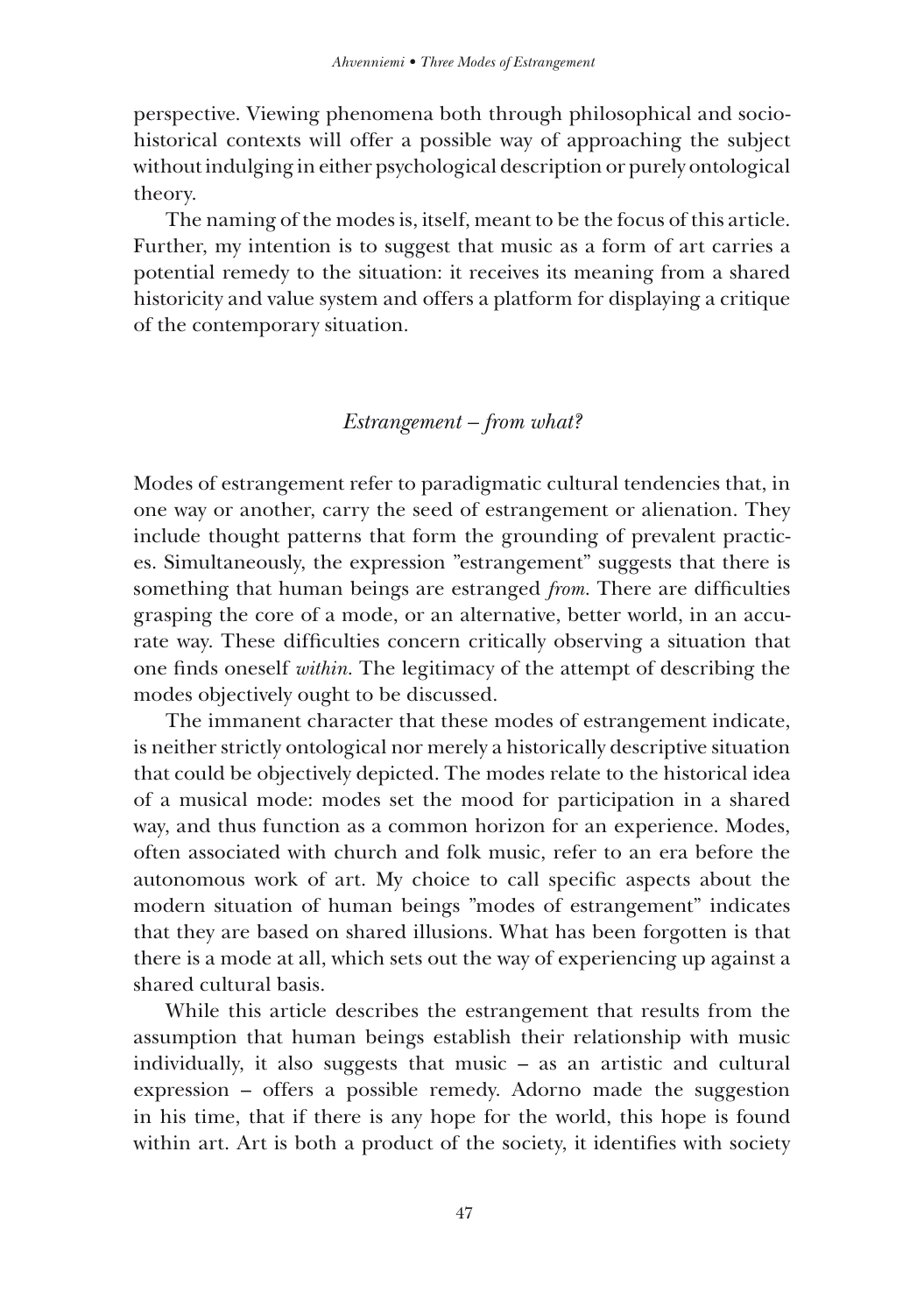and, simultaneously, breaks with its logic by not being reductive to cost-accounting reason. Adorno suggests that art thus points towards unthought possibilities. Adorno is sparse with offering solutions, as new thought systems would also be rooted in existing concepts and produce more of the same. I, too, will suggest that music offers an antidote to the contemporary situation. However, slightly more optimistically than Adorno, I will suggest solutions in the end. This requires some balancing so as not to indulge in new idealisation and speculation about a better world but to acknowledge that this thinking, too, is bound to a historical situation.

Shusterman suggests that art "helps us connect us to each other and to a history that can provide a critical touchstone for judging the present" (2002, 151). This formulation reveals both possibilities and dangers when seeking for a solution. While the claim that art connects us to a history and provides us with a critical touchstone for judging the present is philosophically valuable, suggesting that it helps us connect us to each other could be at risk of losing its critical basis. If the expression "helps us connect to each other" is understood as individuals connecting to each other by having fun together with music, it forwards an uncritical understanding of the way in which the individual approaches this relationship, and a historically detached idea of music. The aim of this article is to acknowledge – and I interpret the intentions of Shusterman to be similar – how this connectedness to a shared historicity, an "ethos" that shapes our experience and sets our relationship with art in a certain way, is *a necessary condition for music to have any meaning at all*. My critique is not that an individually formed relationship with music is non-desirable, but that it is not possible. Simultaneously, the individual is expected to form this relationship singularly. I argue that self-realisation and personal freedom to express oneself as one likes, are highly rated values of the liberal Western world, which often doesn't carefully consider how this freedom is actualised.

To relate this to the question of what human beings are estranged *from*: perhaps this could refer to a distant memory of something which has been lost, or a perception that something is lacking, or is not quite right? Discussing this "something" as a type of "other", which can't be directly defined, is not controversial from the viewpoint of Adorno's critical theory, according to which thinking still has its roots in the "non-identical", the reality which is not identical with our ideas, even though modern rationality attempts to forget these roots. However, in the writings of Adorno, solutions offered to the situation are sparse, and only occasionally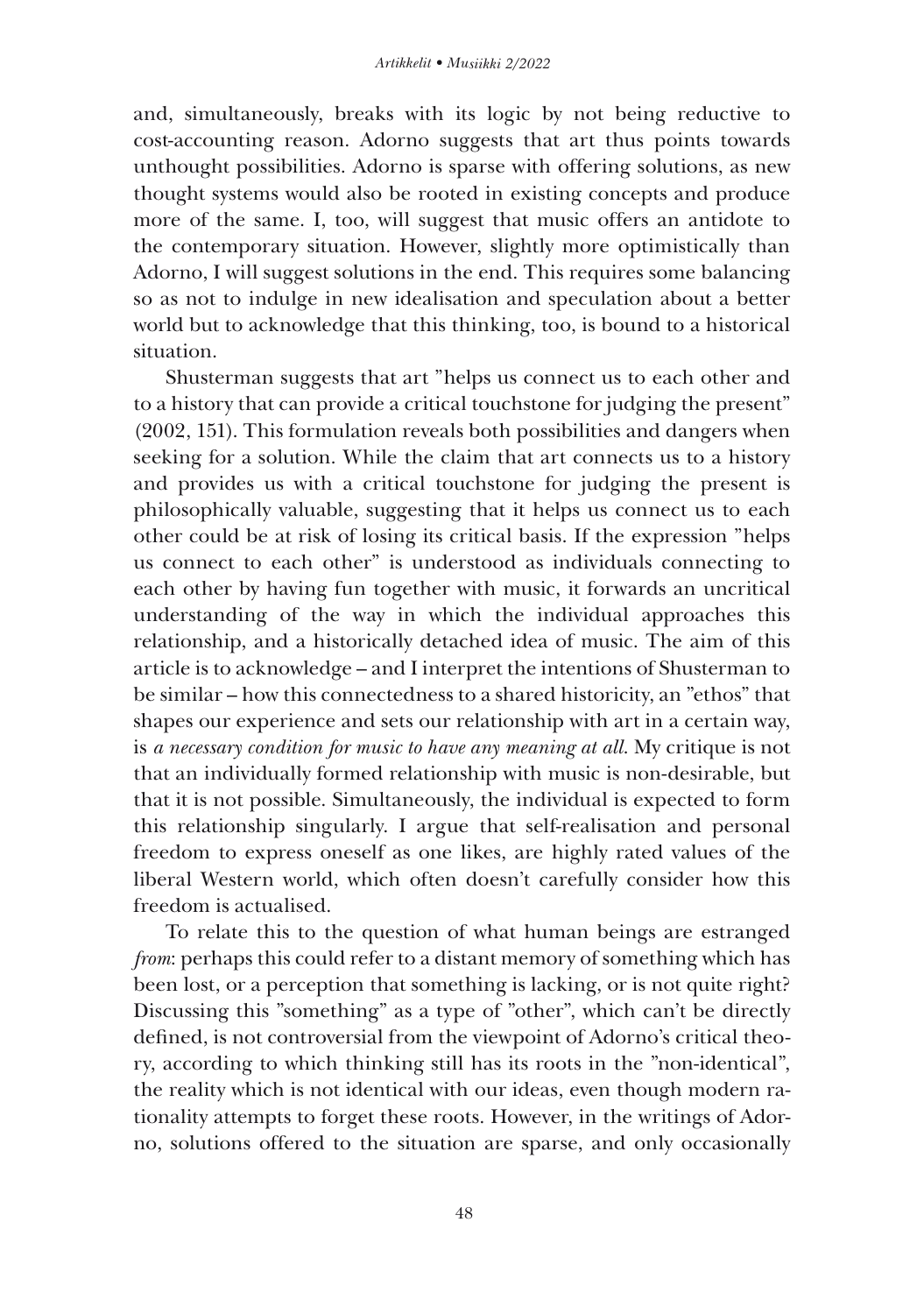glimpsed as suggestions. Establishing clear contours for the discussion of estrangement is challenging, but there are reasons for this attempt, which relate to the need to re-evaluate the contemporary situation.

# *Mode I: Positivist music and timbral innocence*

The mode of estrangement depicted in this section arises from art being created with high levels of specialisation, but in isolation from other spheres of society. This is illustrated by the position of an educated composer of art music in today's world. Contemporary artists are, to quote Shusterman, "driven to fashion and assent some 'particularist' individuality to call attention to their work" (Shusterman 2002, 152). One is called to develop methods and techniques individually, and to justify the existence of each work. In combination with this, music identifies with the procedures of modern rationality, ending up with positivist patterns of thinking. This identification with rationality was, according to Adorno, a necessary development of musical modernism. I suggest it is still, in many ways, the "mode" of contemporary art music today.

This position of an educated contemporary artist is exemplified in the way Milton Babbitt defends the idea of a composer as a specialist in his famous essay "Who Cares if You Listen?".2 Babbitt paints a picture of a composer who "expends an enormous amount of time and energy [...] on the creation of a commodity which has little, no, or negative commodity value" (Babbitt 1958, 244). Babbitt himself defends this activity. The uselessness of the work of contemporary music, often depicted as serious and advanced, receives, according to Babbitt, plenty of unjustified criticism. While the critique of the advanced work is often based on its failure to perform a social function, Babbitt questions the very assumption that such social function is desirable.

Babbitt compares musical composition to scientific disciplines, even though he doesn't attempt to draw a complete parallel. He asks why sciences are allowed to be specialised without carrying immediately useful results, but music is not: "[W]hat possibly can contribute more to our knowledge of music than a genuinely original composition?" (ibid., 250) Babbitt points out that in a world where this activity was no longer financially supported, music would cease to evolve (ibid., 250). However,

<sup>2</sup> Milton Babbitt's article was originally titled "The Composer as Specialist".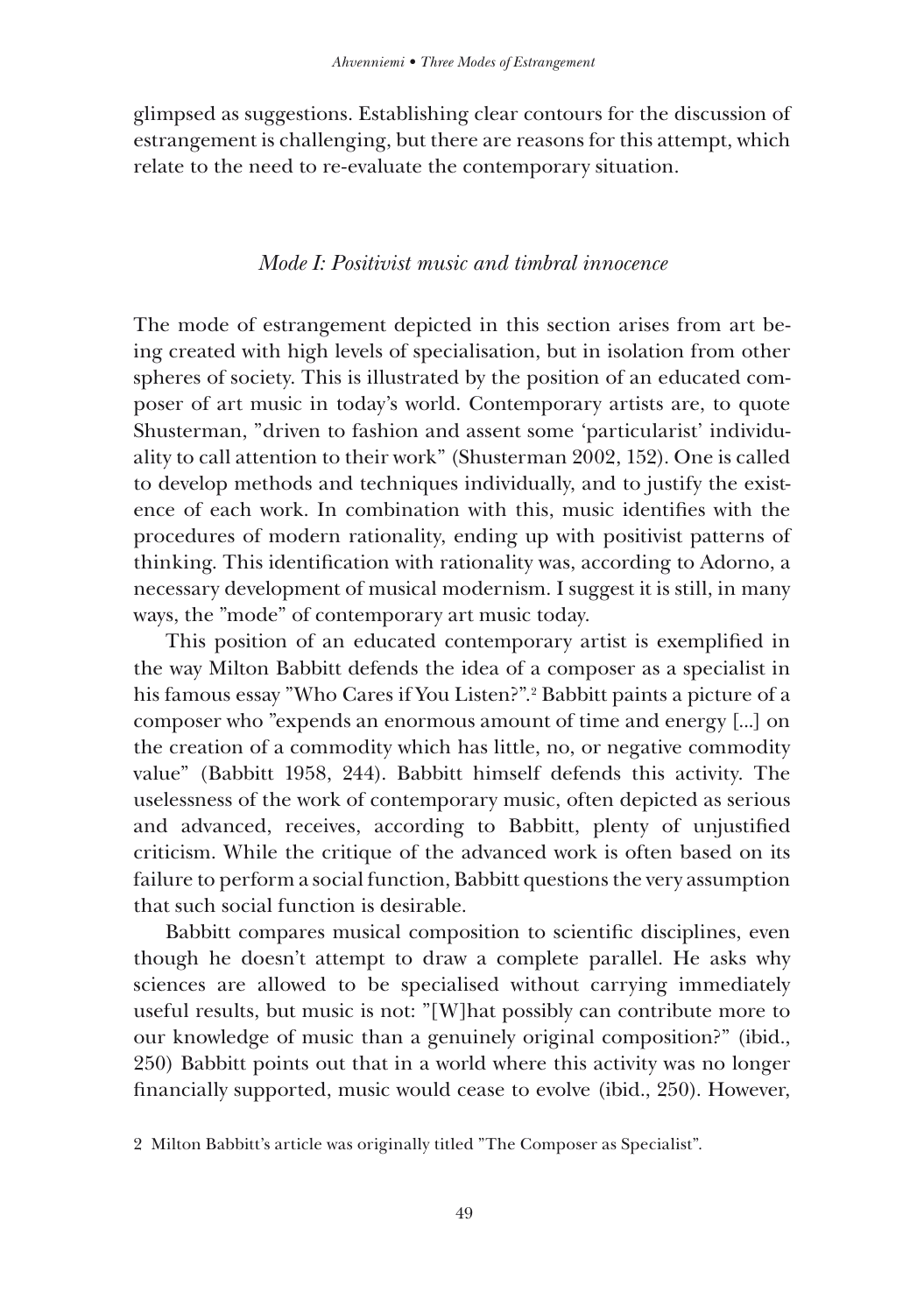Babbitt does not clearly define what he means by "evolution". Providing a more specific definition could be vital to this issue.

Babbitt wrote these thoughts in 1958, but I consider his defence of the artwork that doesn't create any profit as relevant to discuss today, too. It may be that most composers don't represent Babbitt's view today – and neither did they in his time – but the structures that forced art music in the position of solitude in Babbitt's time are still present today.

In a historical perspective, the roots of this development are found in art's becoming autonomous during the period of Enlightenment, rationality replacing religion and autocratic leadership as the authority. When music no longer had a self-evident position as a part of a cult or ritual, it needed to legitimate its existence in new ways. It became the object of judgment of the human subject.

In this context, the Enlightenment ought to be viewed in a wider perspective than as an epoch that lasted around 100 years: a new, paradigmatic approach to reality, in many ways still present in our time. To see how it is reflected in the position of contemporary art music, it is essential to understand what is peculiar to this modern reasoning.

Adorno himself is particularly critical of the circular character of the procedures of modern reasoning; the way it approaches nature – or the object – and the kind of answers it expects to find, are defined in advance. Owing to its own premises, it can't encounter anything profoundly new. Modern rationality is, according to Adorno and Horkheimer, not based on knowing the world better, but to dominating over it, projecting a specific order upon "nature" (Adorno and Horkheimer 2002 [1947]). In the end, only the discoveries that conform to pre-defined ideas are considered real. Scientific positivism, which claims that genuine knowledge derives exclusively from the experience of natural phenomena, and is further based on verifying or falsifying statements, could be regarded as a culmination of this development. The most radical form of positivism developed in the post-war era as an attempt to free knowledge from metaphysical speculations.

How is this reflected in the contemporary approach to the artwork, in the "Babbittian music studio"? Following further the thinking of Adorno, that the musical work identifies with the society it belongs to, in the modern period it has become a reflection of modern rationality, based in its own, internal structure. Even though systems such as musical serialism are not always prevalent today within compositional practice of contemporary music, the responsibility of the individual to create a new, internally logical structure for each work, is to some extent paradigmatic.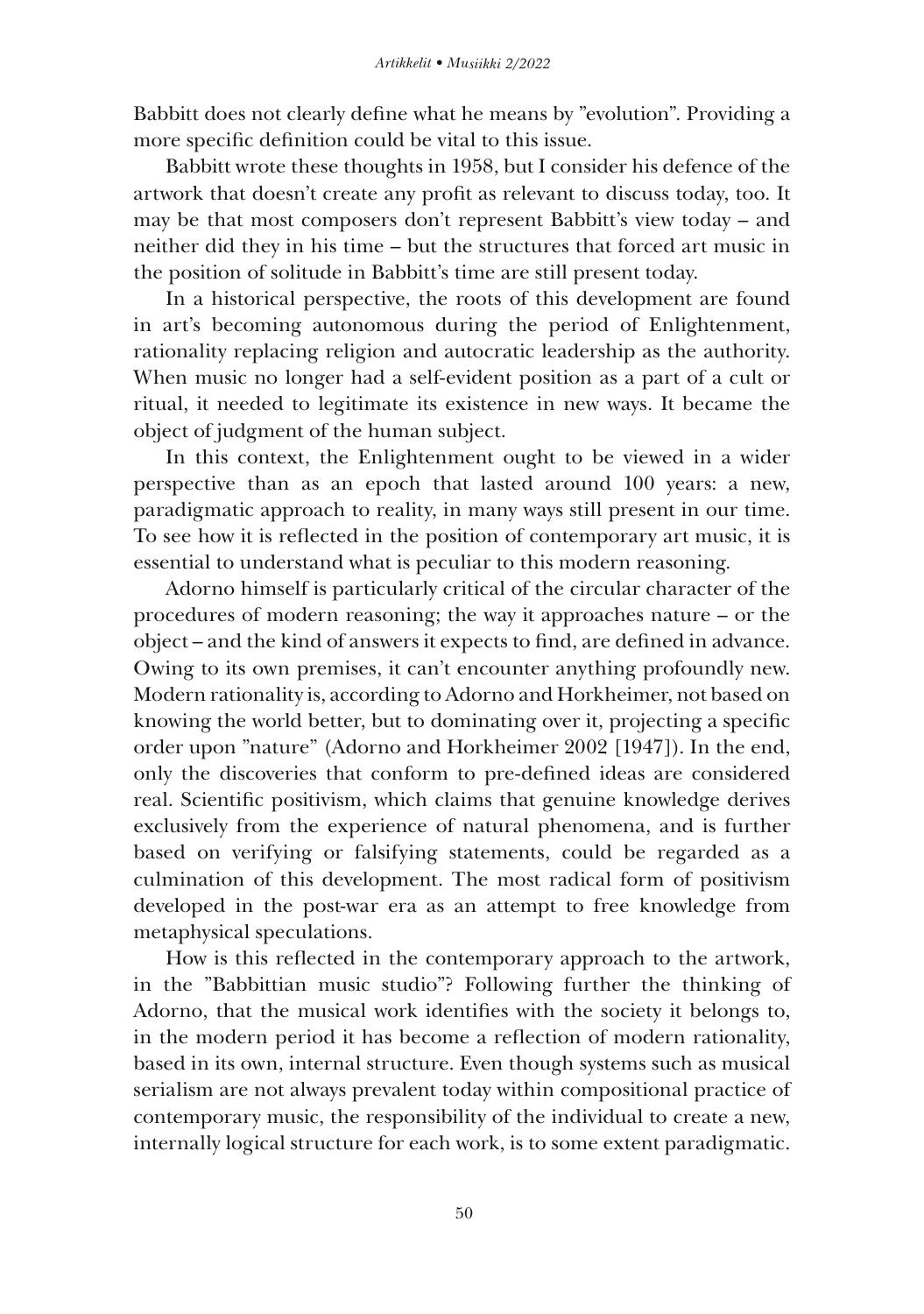When Adorno speaks of modern rationality on a general level, he claims that it has forgotten "the ends and fetishises the means as an end in itself" (Adorno 1997 [1970], 54). This is also an important point when discussing the work of the educated contemporary composer. The approach of Milton Babbitt could be described as peculiarly positivist in the sense that he doesn't consider choosing the "isolated, rational self" as the point of departure a problem. He suggests that one would do oneself a favour as a composer by completely withdrawing from the public world and eliminating the public and social aspects of musical composition. He writes: "[b]y so doing, the separation between the domains would be defined beyond any possibility of confusion of categories, and the composer would be free to pursue a private life of professional achievement, as opposed to a public life of unprofessional compromise and exhibition" (Babbitt 1958, 249). Adorno's social criticism stands far from Babbitt's approach, even though Adorno also makes claims about art's necessity to avoid having its value defined by its usefulness (Adorno 1997 [1970], 257). What is specifically present in the writings of Adorno is the aspect of historicity: Adorno doesn't look at the autonomy of art as ideal, but a necessary consequence of a historical development. Babbitt, by contrast, looks at the situation as advantageous research-wise: "[i]t is my contention that [...] this condition is not only inevitable, but potentially advantageous for the composer and his music" (Babbitt 1958, 244).

Several musicologists who discuss the situation of music in today's world from a socio-historical standpoint, such as Rose Subotnik, have made remarks about the problems of this situation. According to Subotnik, the failure of contemporary music to establish ties with the society reveals "underlying contradictions in a cultural value system" (Subotnik 1987, 390). The thinking within a contemporary artistic method could be detailed and specialised, but what it also seems to be doing is establishing a distance between it and the world. If music is understood as, for example, merely sound processes organised in time, no matter how detailed these technologies are, the social mechanisms behind them are not taken into consideration. As Richard Leppert and Susan McClary note, "the technologies that produce and reproduce the sounds and the institutions that decide what to perform, publish, broadcast, and so forth remain invisible – or inaudible" (1987, xv-xvi). To this could be added that the social aspects of the way in which human beings participate in art – the "why" of the work – also remain outside the discussion.

The positivist approach could also lead to the consideration of artistic material and technique as neutral in their essence. Musicologist and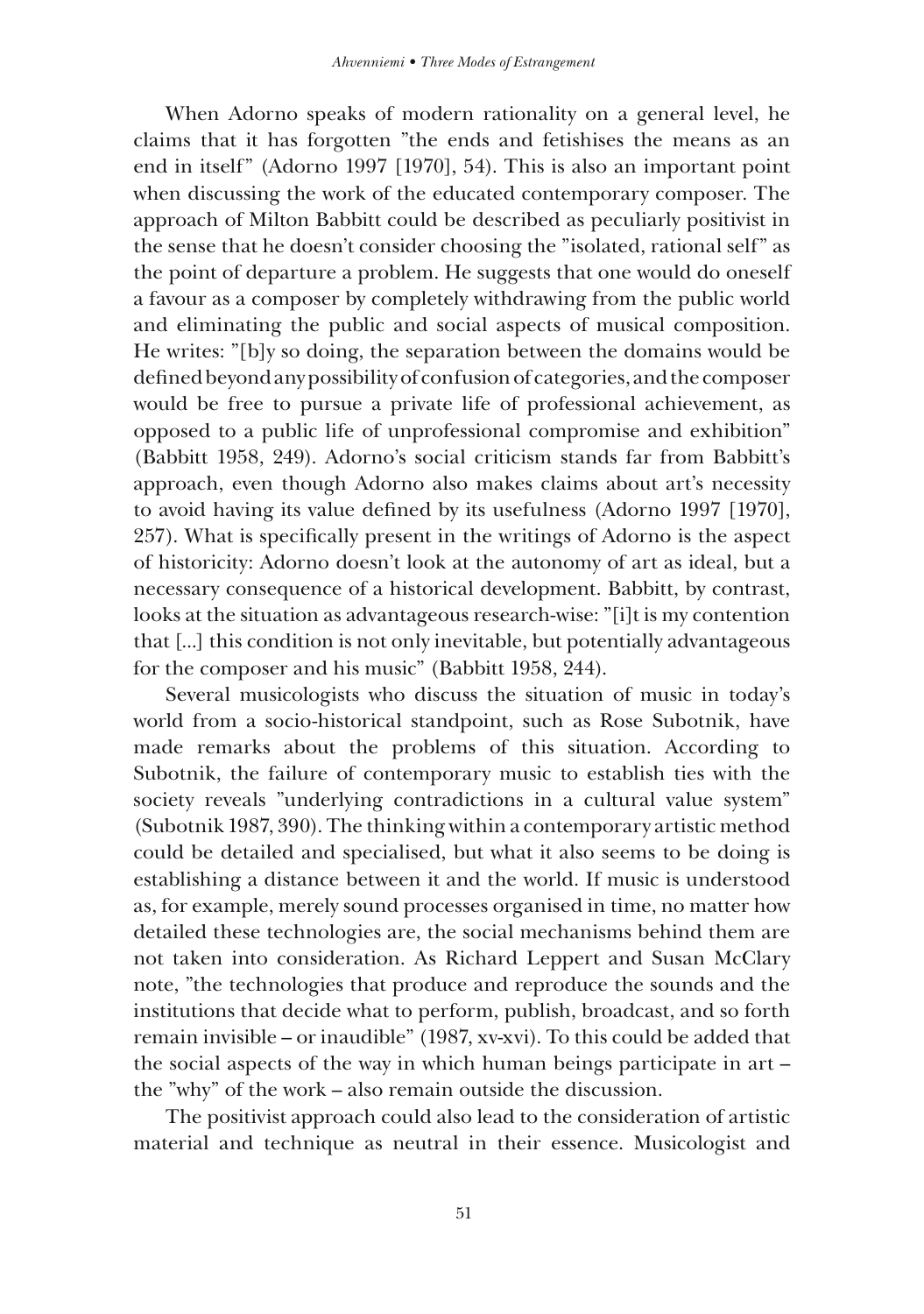sociologist John Shepherd applies the concept of "timbral innocence" to describe the assumption that pitch-relationships would form a neutral core of music. Shepherd compares this to writing, or what he calls "white writing": "[j]ust as there is no society, no reality that is not mythical [- -] so there is no writing and indeed no music that is not opaque, structuring the world in one way rather than in any other" (1987, 161). The same could be said to apply to reducing music to mere sound process – or sound waves – believing that breaking it into smaller particles would help one gain greater understanding of it. This type of approach could be described as atomistic, but it also correlates with the Babbittian positivist thought about music and advancement.

The aim of describing this as a mode of estrangement is not to say that all contemporary music functions in a positivist way, but to paint a picture of a situation – a challenge or an expectation – that a contemporary composer encounters today. Some of the difficulty of bringing up the problems of positivist composition of music derive from the fact that timbral innocence as a point of departure comes across as straightforward and objective, far easier to approach than relating the discussion to a wider socio-historical context. Music that has been developed with an emphasis on advanced techniques may come across as non-controversial in itself. Thus, it can freely be developed further within fixed methods and vocabularies, while forgetting to raise questions about its purpose.

#### *Mode II: Fragmentation of experience*

This mode discusses a specific aspect of art being placed into its own, separate realm, a realm where the individual can encounter it, contemplate it, experience it and enjoy it. The individual chooses *what* music to encounter, and *in which way*. While the freedom to choose one's own preferences in today's world is seldom considered anything other than a positive development, in this section I will suggest that the lack of a shared foundation for the way music is encountered results in an altogether fragmented experience.

While the former mode concerned the lack of pre-established bonds between the artwork and the social world, from the viewpoint of the isolated position of the professional composer, this section focusses on the audience: those perceiving or experiencing music. This could concern,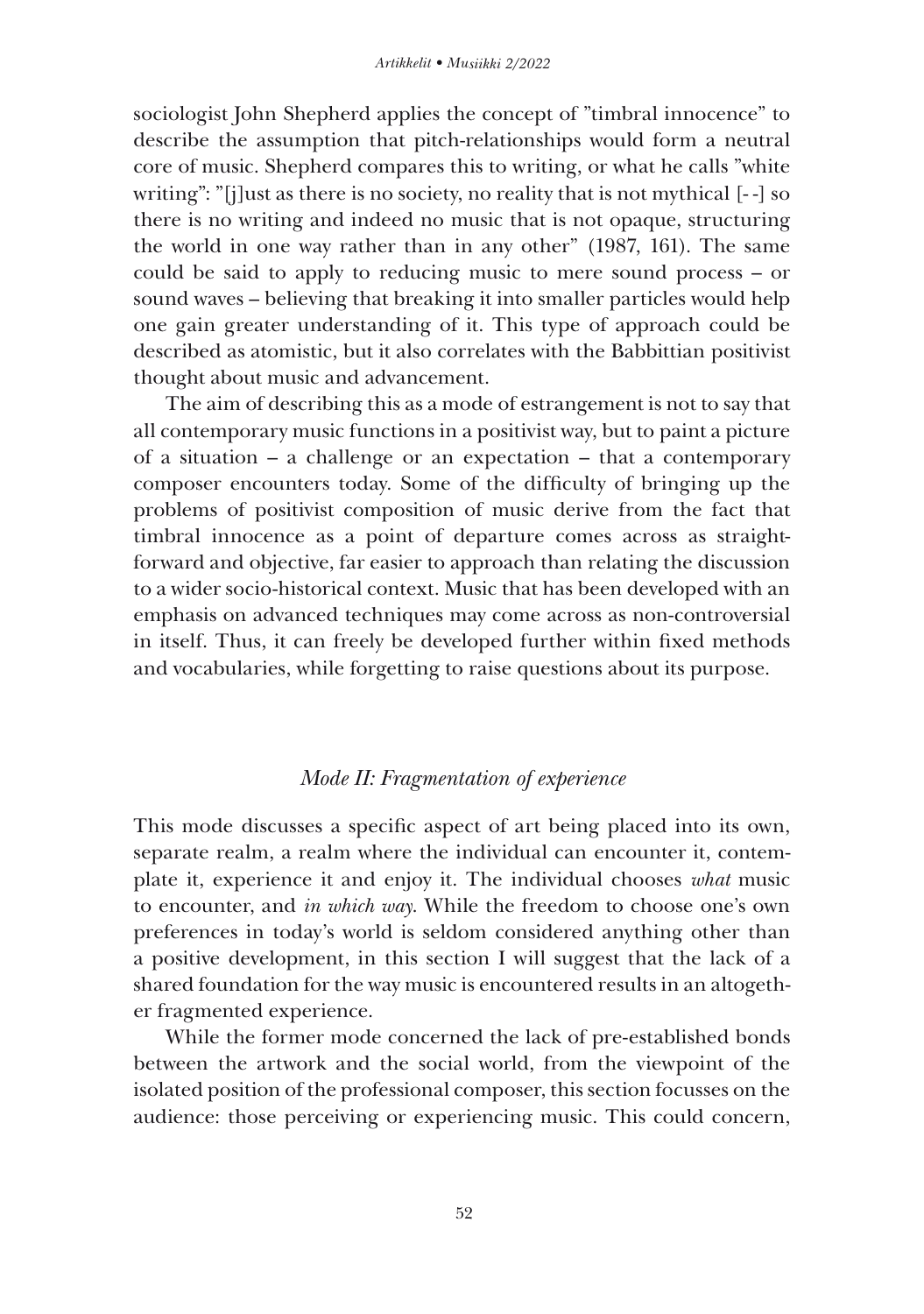for example, a concert venue of classical music, or listening to any type of music from a streaming device.

Walter Benjamin's view in his essay "The Work of Art in the Age of Mechanical Reproduction" (1969) offers insight to the historical background of this mode. He describes *l'art pour l'art* – the autonomous understanding of art – as a new, negative theology that denies the social functions of art (Benjamin 1969, 6). However, this social function ought to be understood not necessarily as art having a useful function in the social world, but as art being fundamentally intertwined with a lived world. According to Walter Benjamin, the original "contextual integration of art in tradition found its expression in the cult. We know that the earliest art works originated in the service of a ritual – first the magical, then the religious kind" (ibid., 6). The unique value of music – its way of belonging to the world – existed as a ritual activity. Benjamin suggests that art was, in its earlier phase "first and foremost an instrument of magic. Only later did it come to be recognized as a work of art" (ibid., 7). This quote refers to a paradigmatic shift, art becoming an autonomous institution. While, perhaps, there are not any philosophically objective grounds to argue for another era as preferable, the need to point out this historical background rises from the need to be aware that the today's view of art as autonomous – or an *object* for the human *subject* to approach – is not universal but came to exist through a specific historical development.

Shusterman portrays this modern situation as a split between two worlds: when placing art into its own realm, one of "freedom, imagination, and pleasure", an underlying assumption is that ordinary life is, and is supposed to be, "one of joyless, unimaginative coercion" (2000, 20). When art is placed in a separate space – be it in museums or concert halls – this suggests that it doesn't belong to the structures of ordinary life. Shusterman further claims that this division between practical labour and aesthetic experience, in the end, leads to both sides losing their worth: while ordinary labour is turned into "painfully unaesthetic industry", art itself is turned into "useless irrelevant fine art" (ibid., 49).

This point of Shusterman's demands careful consideration. First, placing art into its own realm, which one can approach to experience beauty, indeed appears to have produced two opposites: everyday aspects of life are not expected to be beautiful, while art has become irrelevant to other aspects of life. The work of art is an object that one seeks out for personal interest or enjoyment. The human subject has to choose to find it and attend to it. A non-desirable consequence of this could be a poorer quality of experience; according to Shusterman, an aspect of depth and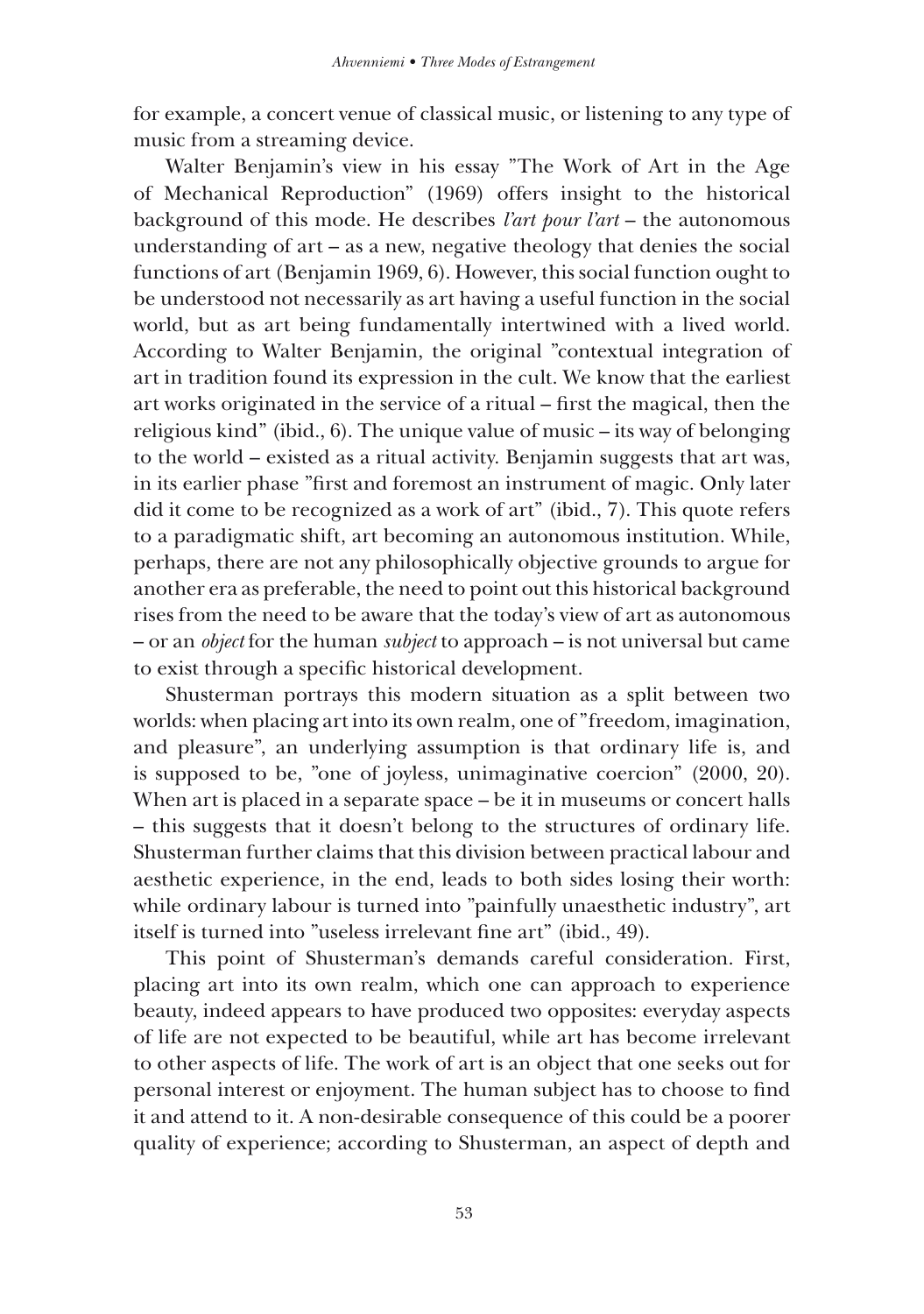integration of experience is lost. This loss of integration of experience lies at the core of this mode and will be further discussed.

Another aspect of Shusterman's argument could be problematic: when describing the possibility of a deeper experience, if one were to put forward the idea that ordinary life, too, should have elements of imaginative freedom or beauty – something that he suggests the realm of art to possesses – this could easily lead to idealising thought. These expressions are, to some extent, anchored in a terminology that suggests a sentimental understanding of art in the first place, supporting similar structures to those created by the separate realm for art in the first place.

This relationship comes to expression in the way Adorno describes a truer experience, when facing the unorganised world, or the unknown. For Adorno, the "truth content" (*Wahrheitsgehalt*) of an artwork – its specific ways of being true – lies in its ability to point in the direction of the "other". This is best described by the way modern rationality attempts to reduce the reality to concepts, making reality identical with already established ideas. Adorno calls this "identity thinking". Art's truth does not reach beyond this thinking by presenting new arguments, but by being a product of this society and, simultaneously, negating the very world by not being reductive to cost-accounting reason. Art is able to absorb society and reveal its contradictions. Art thus represents an enigma that the society cannot tolerate. Central to the subject at hand is that the encounter with this "other" is not a harmonic or delightful experience, but a rather gruesome one. The ideologies of the modern society are themselves, in a way, alien to suffering and darkness. It was the mythical fear of the unknown that made human beings dominate over it in the first place. This darkness, the antithesis to idealism, is what art is able to identify with. Thus, following Adorno's critical theory, if there is a possibility for art to connect us to a "truer" involvement with reality, this does not occur as a pleasing experience. If art offers us hope, it is *not* by offering relief.

However, even though Shusterman's view appears to apply vocabulary more freely than Adorno's critical theory, he acknowledges the dangers of sentimentalising art. Shusterman himself writes about Adorno: "[m]aking the same connection between personal and social fragmentation, Adorno also sees this dissociation of sensibility issuing in lifeless thought and empty sentimentality" (Shusterman 2002, 147). This dissociation refers to the gap between calculative rationality and a sentimentalised understanding of feelings. Shusterman supports the critique that the distinction between "feelings" and "lifeless thought" is one that makes experience more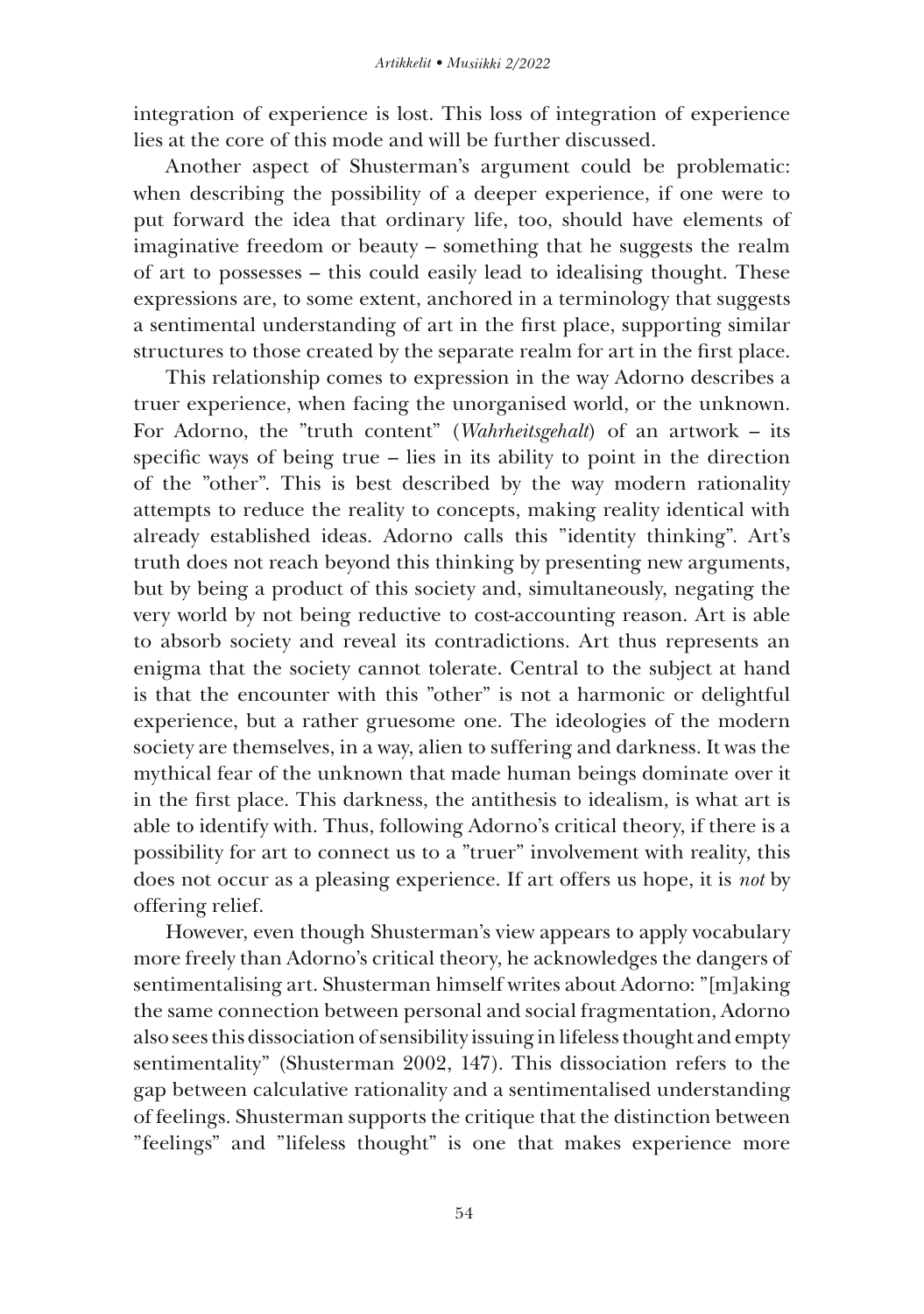alienated. Rationality having become calculative, has pushed experience into a situation of fatigue, making it lean on sentimental emotions rather than a deeper experience where both elements of sensing and interpreting could be integrated.

What further advances the sentimentalising approach to art is that specific mechanisms rooted in means-ends rationality expect the work to be *useful* for the society. The bourgeois mentality expects that art "should at least demonstrate a sort of use-value modelled on sensual pleasure" (Adorno 1997 [1970], 17). This relationship could be further depicted by saying that, in the modern world, the individual is turned from a "participant in culture" into a "consumer of culture". Here, I use the word "consumer" in a wider sense than art becoming a commodity of the market. It refers to the overall relationship between the modern human subject as the spectator and the artwork as an object belonging to its own, separate realm. Relevant to the subject at hand is the question, *what kind of individual is found listening to, or gazing at, an artwork?* The consumer is someone who puts the work in front of themself and absorb it, as opposed to being absorbed by it. One could take this further and claim that when the modern individual consumes the artwork, he/she consumes alreadymade interpretations of the work: already formed codes of an already interpreted reality. This leads the art-consuming individual to receive easily digestible meanings of art.

The loss of communal foundations could also render the individual more vulnerable to external manipulation: advertisements, trends, and mass media. In the absence of collectively founded norms, the liberal marketplace comes to function as one of the new authorities that dictate the preferences of the individual. The enhanced freedom to choose how to consume culture doesn't necessarily lead to the realisation of a "truer self". Rather, it could lead to the dissolution of culturally- rooted perspectives. Shusterman explains that this "privatization of spirituality has made us feel increasingly alien in our natural and social world and thus ever more contemptuously manipulative and destructive of it" (2002, 141). Shusterman refers to a critique often found within the writings of Adorno, according to whom this development has estranged human beings so radically that they are simply no longer aware of their estrangement. Philosopher Espen Hammer has described Adorno's view as follows:

The smiling consumers [- -] can be said to be so estranged that the word "estrangement" has almost come to lose its meaning. They simply have no individuality left, nor did they have it to begin with; therefore, their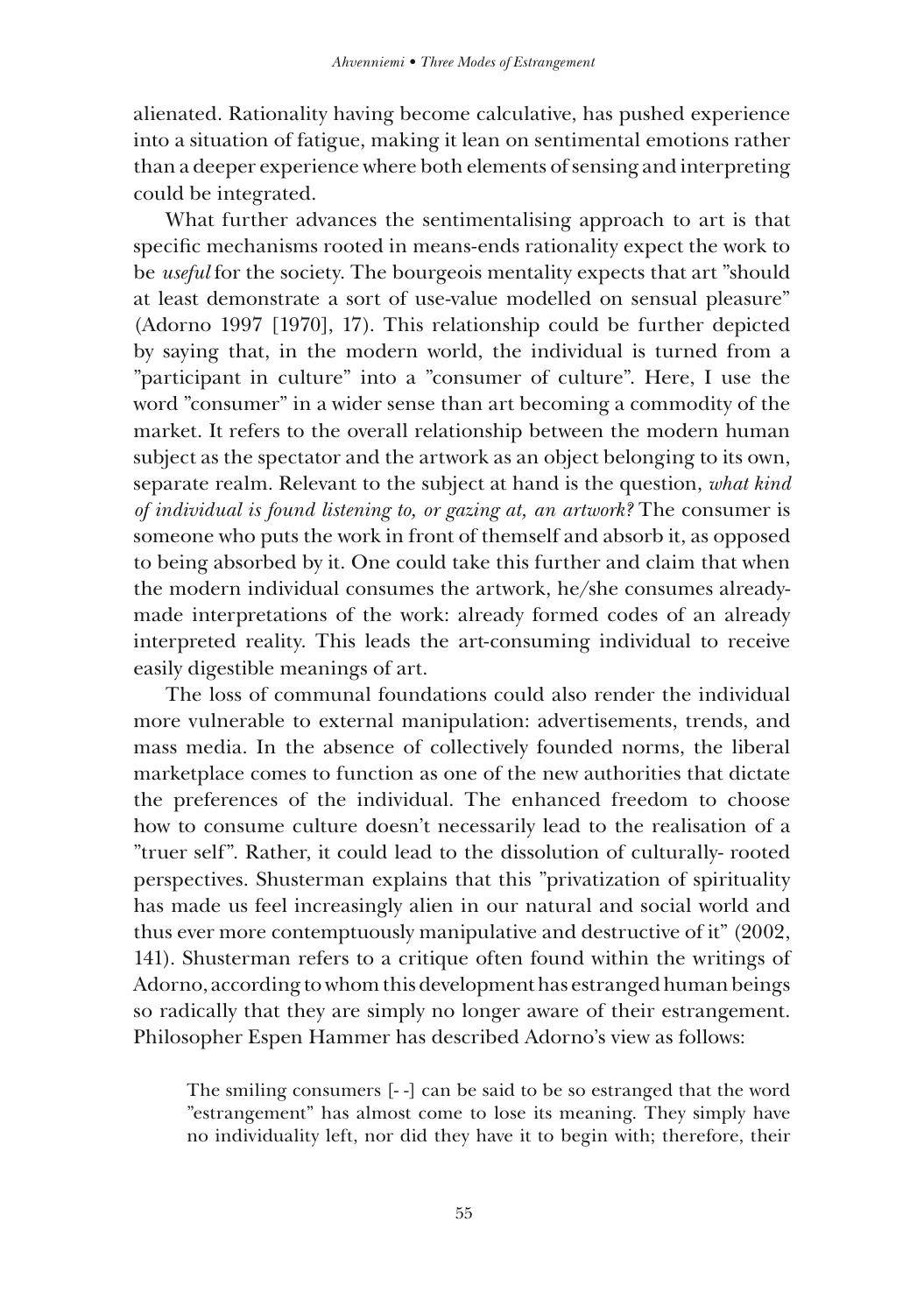lack of authenticity is experienced as neither painful nor self-dissolving. (Hammer 2002, 75)3

Simultaneously, this loss of meaning is disguised by the general belief that individuals have finally liberated themselves from external authority and can independently choose an authentic way to engage with art.

As the individual can't lean on a shared foundation for judgement, the consequence could be that that the experience of the individual becomes fragmented. Shusterman suggests that the contemporary situation has turned the "self", too, into a social product, "a weak and withered fruit of liberal individualism" (2002, 148). This self is already a dissolved one but is nonetheless expected to choose its preferences singularly. This situation was also commented on by Adorno and Horkheimer in their time: "[n] ot only is domination [of the world] paid for with the estrangement of human beings from the dominated objects, but the relationships of human beings, including the relationship of individuals to themselves, have themselves been bewitched by the objectification of mind" (Adorno and Horkheimer 2002 [1947], 21). In this realm of isolation, a lonely and fragmented self – or what Shusterman polemically refers to as "a lonely pleasure-seeker" (Shusterman 2002, 148) – is born: one who mostly has shattered reference points and impulses to lean on when experiencing and making judgements.

This mode is also not a choice of the singular human being, but a situation that one already finds oneself within: it has become the responsibility of the human being to singularly create meaning *for* oneself.

# *Mode III: Manifestation of the "free self"*

The development of modern society since the Enlightenment may, from today's perspective, be viewed as a victorious journey towards emancipation from external authority, reason substituting religion and autocratic leadership. In terms of art, it looks like one is able to express oneself freely, and thus manifest oneself artistically. Liberal society appears to promise "more happiness for more people by promoting their freedom to

<sup>3</sup> Original quote: "Adornos smilende konsumenter kan sies å være så fremmedgjorte at begrepet fremmedgjøring nær sagt mister sin mening. De har rett og slett ingen individualitet og har heller aldri hatt det; derfor oppleves uegentligheten hverken som smertefull eller selvoppsplittende" (Hammer 2002, 75, translated from Norwegian by RSA).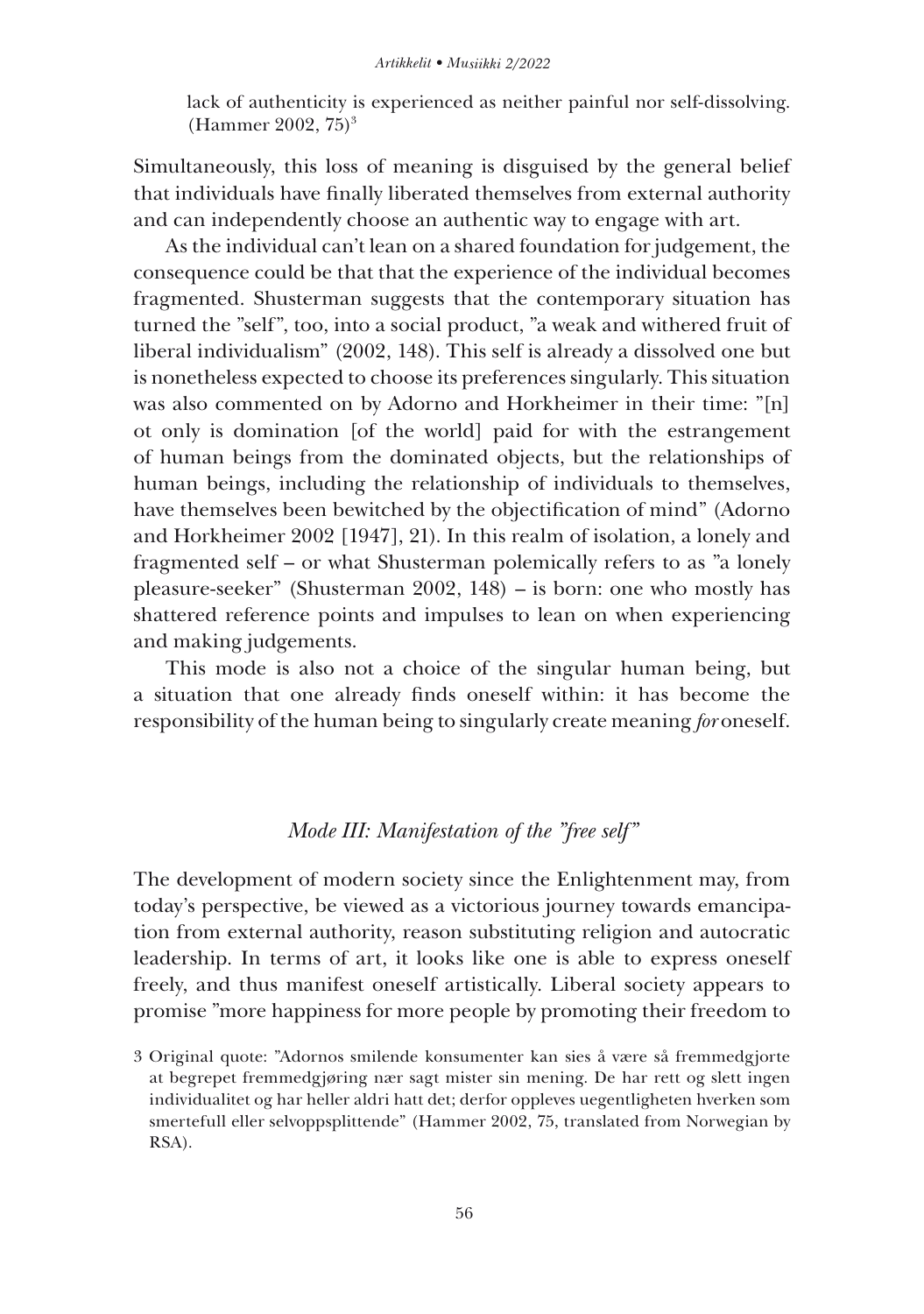pursue it in whatever form they see fit" (Shusterman 2002, 148). How does the ideal of the freedom to express oneself through art, come to expression in today's world of music?

Philosopher Gianni Vattimo's work *Transparent Society* (1992 [1989]) presents artistic mass media of the postmodern world in a way that provides a context for this subject. While the modernist epoch at the beginning of the  $20<sup>th</sup>$  century still viewed history as a linear development towards a freer world – a core belief of the Enlightenment – in the postmodern world the question of definition is raised: who has defined the historical narrative of Western culture to begin with? Vattimo makes the following remark: "modernity ends when – for a number of reasons – it no longer seems possible to regard history as unilinear" (1992 [1989], 2). A historical narrative that has been cultivated as universal by the people of a Western world, or even more narrowly, of a Western elite, has become problematised by the modern, pluralistic and multicultural world, and can no longer function as a universal truth. This subject may have been discussed within academic institutions for a few decades, but it is today a current topic outside of academies, discussed by, for example, music festivals, cultural funding systems, music ensembles, concert series and different artistic organisations, who are attempting to adjust their activities to a changing world.

Further, Vattimo claims that the loss of the possibility of viewing the history as unilinear

is also, and perhaps above all, the result of the birth of means of mass communication. These means – newspapers, radio, television, what is now called telematics – have been decisive in bringing about the dissolution of centralized perspectives, of what the French philosopher Jean-François Lyotard calls "grand narratives".  $(1992 \mid 1989]$ ,  $5)^4$ 

While Vattimo portrayed these thoughts about three decades ago, today many further media could be added to the list, such as the development of devices that allow for the digital streaming of music.

Waving goodbye to the hegemonic approach to culture centred around Western universalism is supported by democratic ideals of moving towards greater social justice. However, the subject of freedom to express

<sup>4</sup> Jean-François Lyotard himself writes: "If the term 'postmodern' has a meaning, then, it must distance itself from this philosophy of history, since its point is to make the collapse of the grand narratives" (1984 [1979]), 39).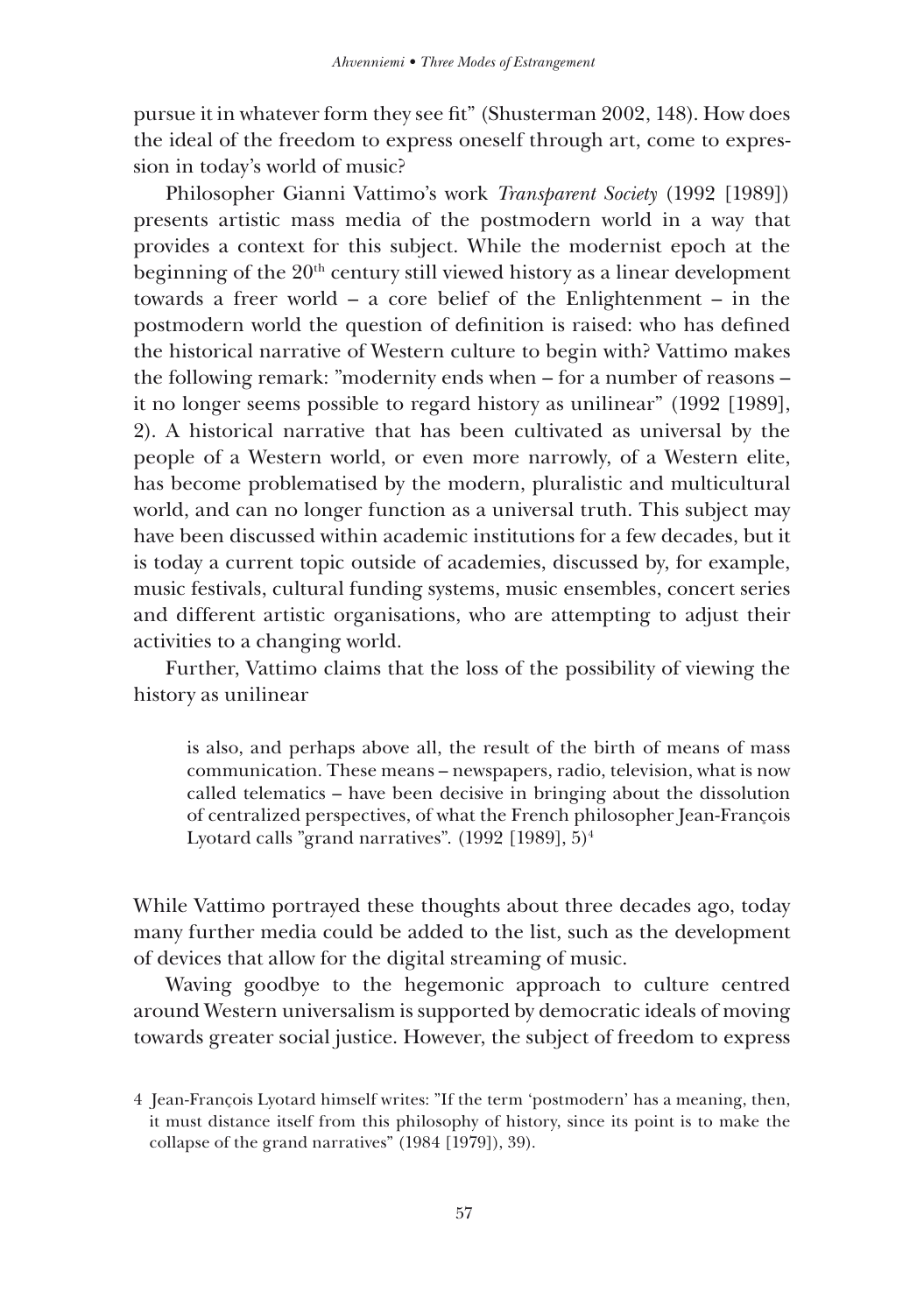oneself artistically becomes more complex when raising questions about *how* meaning, or the content of expression is formed, in the first place. Vattimo describes this process as a development from "central rationality" towards "local rationalities":

With the demise of the idea of a central rationality of history, the world of generalized communication explodes like a multiplicity of "local" rationalities – ethnic, sexual, religious, cultural or aesthetic minorities – that finally speak up for themselves. They are no longer repressed and cowed into silence by the idea of a single true form of humanity that must be realized irrespective of particularity and individual finitude, transience and contingency. (Vattimo 1992 [1989], 8–9)

While from a standpoint of social justice a diversity of voices ought to be supported, there are reasons to ask more specifically in which ways this freedom is actualised. According to Vattimo, this freedom is "an ideal of emancipation based on oscillation, plurality and, ultimately, on the erosion of the very 'principle of reality'" (ibid., 7) The way that freedom could lead to an "erosion of principles of reality" could be understood in the light of the fact that the thinking of the individual is dependent upon the culture of a group, the society. Referring to the discussion in the previous sections, merely individually constituted meaning is not possible.

One may apply this to the artistic context and say: if genuine meaning is only possible in relation to shared meaning, then, experiencing art as meaningful individually, in isolation from outer reference points, is not possible at all. This is also true when the individual chooses to stand in opposition to external standpoints. Making an opposite claim intelligible is only possible within the context of already established meaning.

The situation appears as highly dichotomous: while the aim is to forward social justice and democracy by giving more people the opportunity to express themselves, this freedom is impossible to realise simply by adding more voices to the public discourse. To paint a picture of this situation: a contemporary art music festival has invited artists with diverse backgrounds to a panel. Musicians that represent diverse cultures and musical genres, are engaged: a DJ from South America alongside Western composers of score-based music. The participants are asked to discuss what music means to each of them personally. The aim is to establish new social bonds and develop a positive and pluralistic atmosphere. An underlying assumption is that there are many different ways to engage with music, and all of them are equally correct. The overall message of the panel could be: "be authentic and don't hide your voice!" In this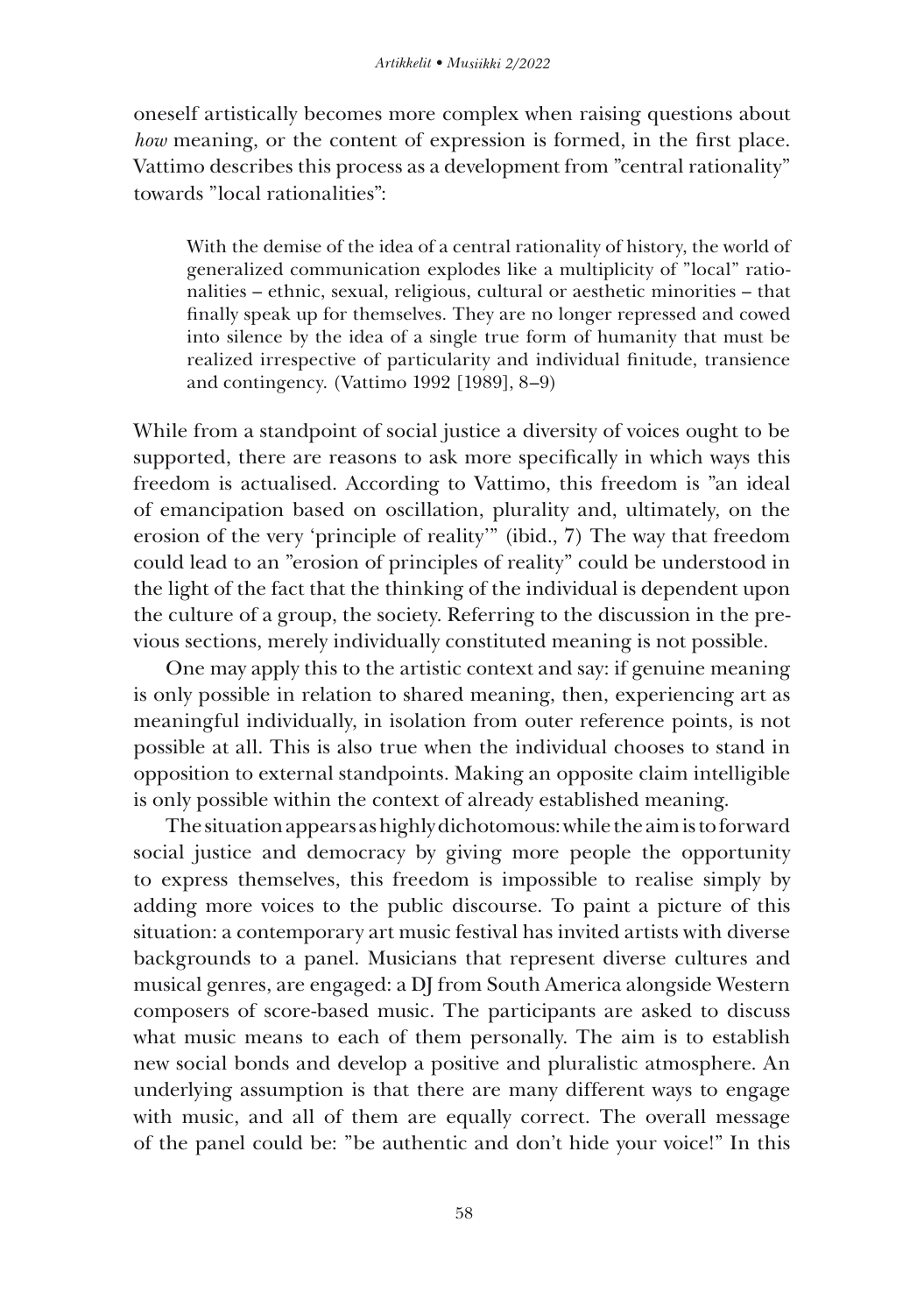constellation two things are assumed; first, that private meaning outside of a wider social context is possible. Second, the approach presumes relativism in the sense that each approach to music is considered equally legitimate.

First, this approach to plurality tends towards the lack of a shared basis to discuss music. Even though there's still the possibility that each of these individuals represent a social group and thus operate within, what Vattimo calls, local rationalities, there doesn't appear to be assumed an "umbrella meaning" that makes a conversation between these groups possible. However, even if not acknowledged, there *is* an umbrella meaning: in this constellation the concept of "music" becomes equally universalising as the autonomous paradigm of Western art music. Music is only music, it is there, and it is for everyone to freely participate in. This approach to music defines it in an essentialist way rather than acknowledging how it is formed through the specific historical context of Western culture. This approach also prohibits one from becoming aware of hidden power structures that are present in the very way the discipline of music has been formed, and thus, unwillingly, it enhances *imbalance in power*. The approach to music that considers it as universal and "timbrally innocent", has its very specific historical background within Western culture. Thus, assuming music as a medium for each individual to express themselves through, doesn't in the end support plurality, but Western thinking – the very hegemony it believes itself to stand in opposition to. Consequently, *loss of shared meaning appears to stand in the way of breaking with Western universalism*.

Second, the assumption that all these different ways of engaging with music are equally correct and completely subjective, advances relativism. This seems obvious, but the dangers of it are not always acknowledged. The denial of shared reference points of discussion, including the possibility of evaluating different viewpoints, can lead to power concentrations: if a symphony orchestra, for example, were to deny democratic and knowledgeable dialogue as the basis for adjusting and changing their practices, it would allow for hegemonic thought and practice without the pressure of changing these. This practice, again, could be supported by already established structures of power, both financial and social. Reflecting this in an even wider context of political implications, the lack of common foundations for discussion – alleging that all perspectives are of equal worth and that there is no way of expressing a superior position – could have dangerous implications: if every different instance of truth stands in relatively same position to each other, what would make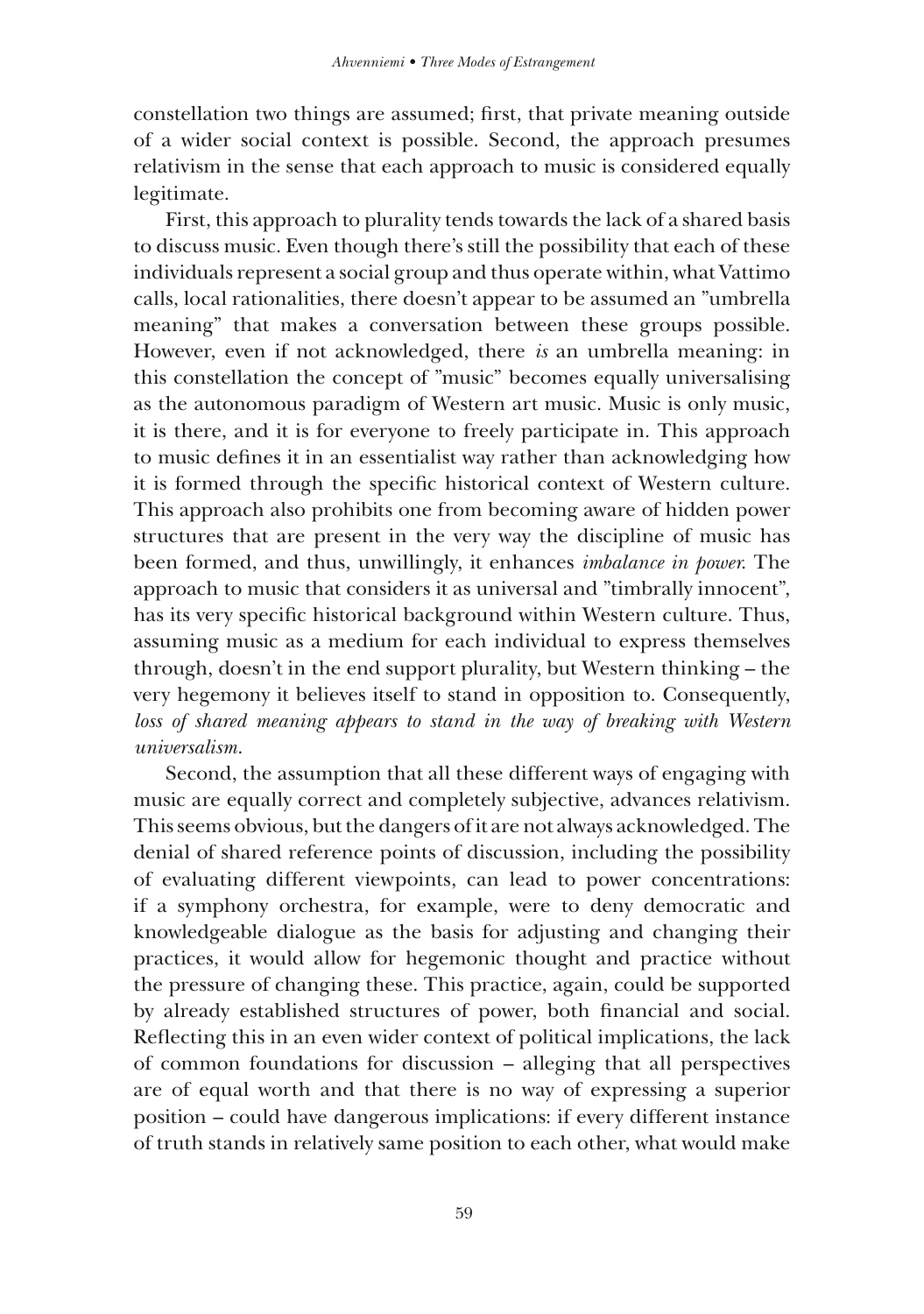discussion a better way of solving conflict than physical violence? Losing common bases for discussion may prohibit the development from, what Vattimo calls, "realising a rational programme of improvement, education and emancipation" (1992 [1989], 3). Relativistic attitude thus seems to hamper the development towards an improved world.

The modern faith in the liberal-minded individual is also pointed out by Shusterman, who refers to the thinking of the literary critic T. S. Eliot as follows: "'if everybody says what he likes and does what he likes, things will somehow, by some automatic compensation and adjustment, come right in the end" (Shusterman 2002, 149).<sup>5</sup> This attitude is, what I have named the "manifestation of the 'free self'", as one of the modes.

While the human individual finds themself as, to some extent, the new, ultimate reference point of truth, the consequences of this are seen in the erosion of meaning altogether. As a socio-historical subject, the human being experiences things in the context of a common history and a shared world. Vattimo writes: "The emancipatory effect [- -] is not confined to guaranteeing everyone the possibility of greater recognition and 'authenticity', as if emancipation meant finally showing what everyone – black, woman, homosexual, Protestant, etc. – 'really' is [- -]" (1992 [1989], 9). Vattimo also notes that "[t]he emancipatory significance of the liberation of differences and dialects consists rather in the general *disorientation* accompanying their initial identification" (ibid.). This pluralistic world leads, according to Vattimo, to disorientation. My claim is that this is the case when plurality is actualised without considering shared frameworks of meaning as necessary for negotiating true change.

A trend, which accelerates this process, is the vanishing of specialist knowledge in favour of new production mechanisms that take over the decisive role. By "specialist knowledge" I refer to knowledge that has developed over a period of time, often requiring a long education or training of an artistic handcraft and disciplinary reflection. It is a knowledge that encompasses contextual thinking *in addition to* the "specialised research within a discipline" as described with reference to Babbitt. Walter Benjamin makes a comment about the loss of this kind of knowledge within literature by describing the lowered threshold of gaining access to publishing:

With the increasing extension of the press, [- -] an increasing number of readers became writers – at first, occasional ones.  $[-1]$  [T]oday there is

<sup>5</sup> The original quote is from T. S. Eliot's Essays, *Ancient and Modern* (1949, 106).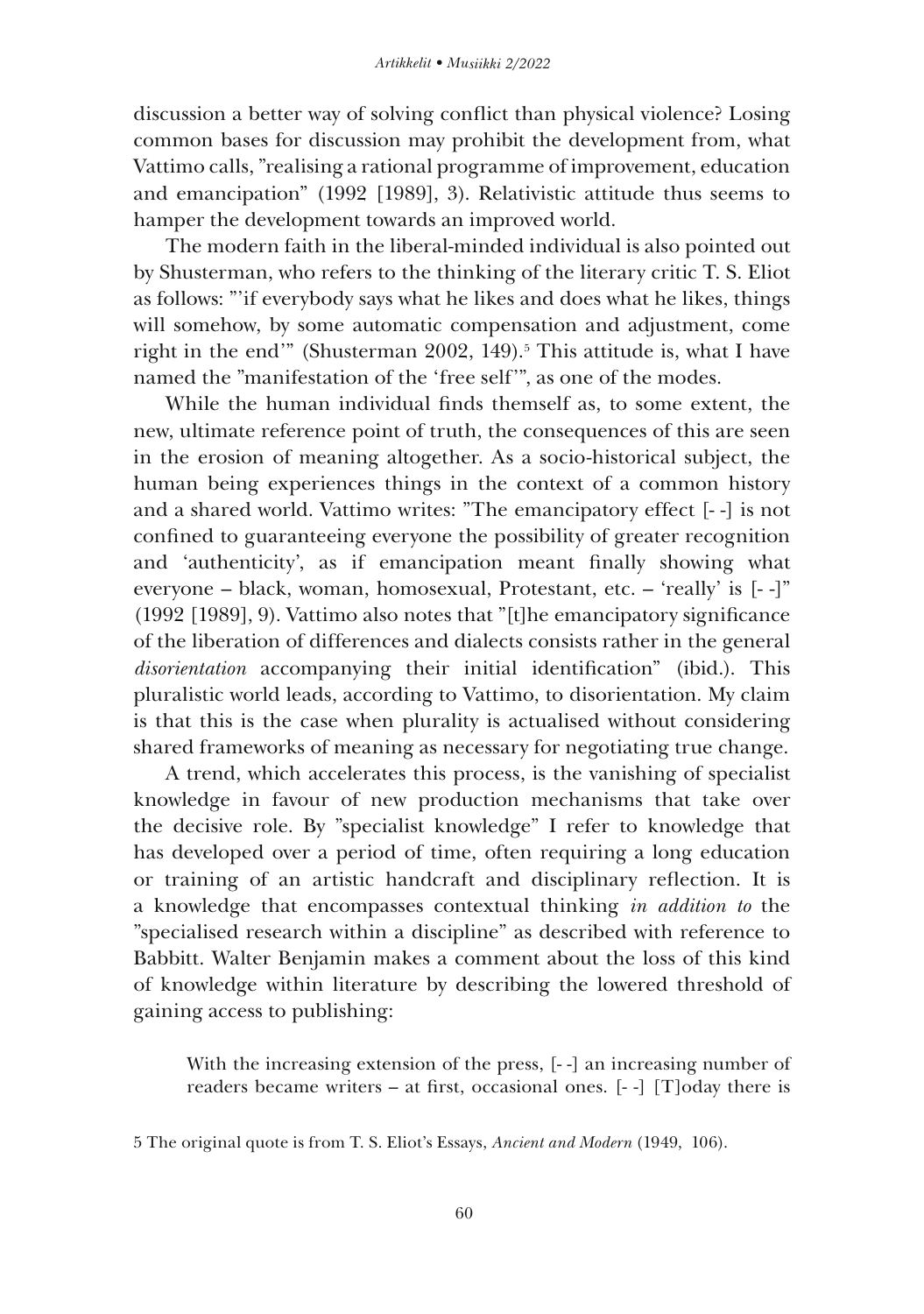hardly a gainfully employed European who could not, in principle, find an opportunity to publish somewhere or other comments on his work, grievances, documentary reports, or that sort of things. (Benjamin 1969, 12)

The possibility of anyone publishing something in the press is almost exclusively considered a democratic development, producing the possibility for more people to participate in public discourse and have their voices heard. However, from this also follows, according to Benjamin, a transition from specialised training to what he calls "polytechnic": "[l]iterary license is now founded on polytechnic rather than specialized training and thus becomes common property" (Benjamin 1969, 12). This could be described as the focus moving from specialist knowledge to technical training that doesn't carry the bonds of historical continuity and deeper, disciplinary understanding.

The example above refers to a historical development but is applicable to processes in the contemporary world. In musical context a relativistic approach may be accelerated in the context of the development of commercial music industries determining what music reaches the audiences. Rose Subotnik makes the following comment:

Just as the centre of Western culture has shifted over the Twentieth Century from European elitist tradition to the American marketplace, so, too, the most sophisticated resources and technology for musical production, reproduction and dissemination are controlled not by contemporary art music, which until fairly recently was dominated by European composers, but by popular music, an essentially American phenomenon. (Subotnik 1987, 387)

In this quote Subotnik refers to two opposites: composition of contemporary art music as the "European elitist tradition" on the one hand, and popular music on the other. Central to the topic at hand is what is lost through this shift; the defining power being located in the music studio. When I refer to the loss of "specialist knowledge" above, I suggest that what is lost is not merely compositional knowledge on harmonic relationships or internal musical structures of a work, often associated with the domains of contemporary art music. Rather, this knowledge also includes the historical, interpretational understanding of a discipline, in addition to notational and instrumental handcraft, and an understanding of how all these aspects are interwoven. This type of knowledge takes time to adapt and develop.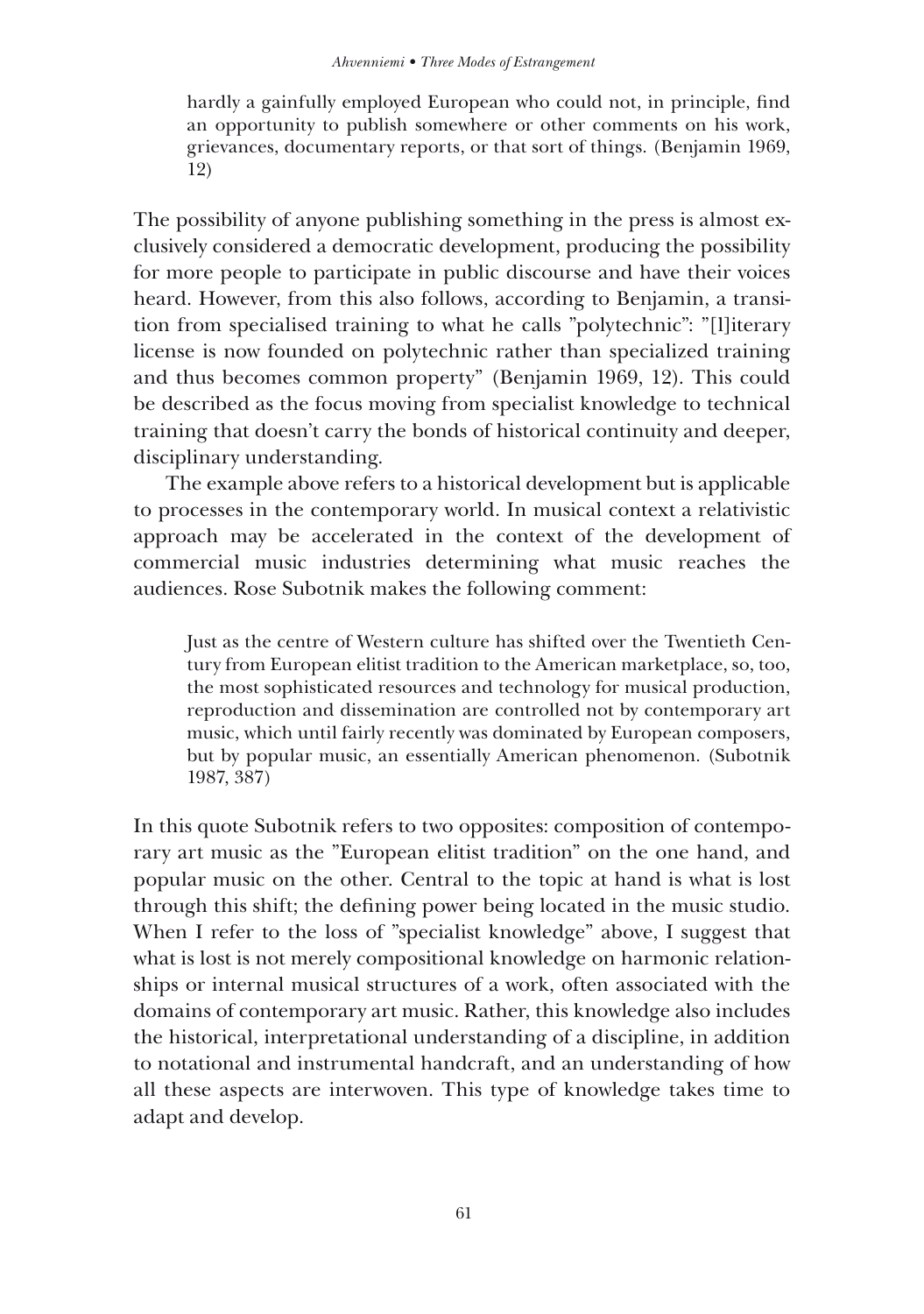The problem of this, third, mode could be summarised as follows: when it is not carefully taken into account how personal freedom is actualised this results in estrangement rather than freedom. The situation is accelerated by the free marketplace becoming the domain that largely determines what reaches a listener's ear. Shusterman expresses this situation as follows: "[i]f neoliberalism's most powerful myth is that of individual freedom and fulfilment, its most trusted method is that of instrumental, cost-accounting reason" (2002, 146). While a more rooted experience is in danger of becoming unapproachable, the *memory* of such an experience may, too, have been lost. All the while, modern human beings believe themselves to finally be completely free to choose their own preferences, consume as they like and express themselves.

### *Music as cultural critique*

Each of the three modes of estrangement derives from privileging of the human subject as the reference point of truth and judgment. The first one refers to musical composition becoming positivistic, a science in its procedures, and to the expectation of composers themselves to establish the function of their work. The second one refers to the fragmentation of experience, resulting from art being placed in a separate realm for the individual to encounter, while the individual lacks shared foundations for encountering it. The third mode discusses the illusion that an ultimate "free self" could be manifested in art. This results in artistic relativism and, in the end, the free market takes over the defining power of who or what is heard. The next step will be to discuss the possibility of cultural corrections to the situations described above. I will suggest two such corrections, both referring to *ways of dealing with the present situation* rather than new, theoretical constructions. These solutions advance the idea that music itself carries a central role as cultural critique.

First, the discussion of music as an artform could be framed, to a larger degree, *in a socially relevant way*. This doesn't necessarily mean "in a socially useful way". It could suggest recognising how the work is already a social object, complex in its composition, by virtue of its materials and techniques belonging and responding to the world, and thus creating dialogue. It means moving away from "timbral innocence", as presented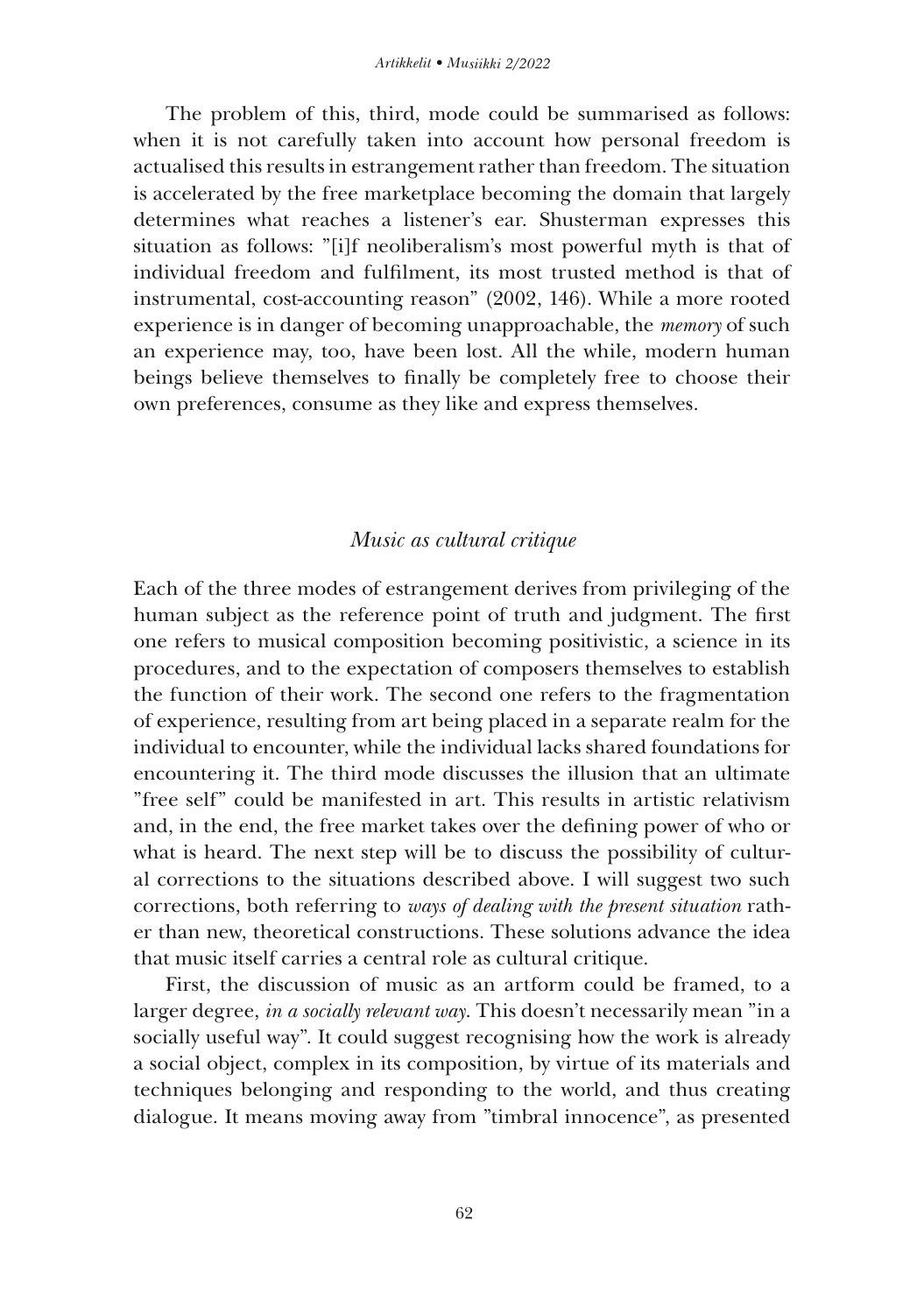under the first mode, and acknowledging how music is never completely neutral in a social or political sense.

Some thinkers, such as Shusterman, have suggested that rediscovering the wisdom of the Classical period, offers some insight to the possibilities of how the relationship between a human being and the society could be considered. "Classical wisdom" is not technical or instrumental in its nature, nor is it oriented towards means-end rationality. Rather, it is connected to questions of what a good life could be (Shusterman 2000, 145). In Aristotelian thinking, an ethical approach to life requires developing character and educating one's emotions. This kind of approach appears as alien in today's world, where individuals are expected to pursue private goals and personal happiness. In this picture from antiquity, the focus doesn't centre on the individual, but on the necessary bonds between the individual and the society. The outcome of studying a previous culture as an alternative mindset could reveal the today's approach of "private meaning" as something specific for our time.

Inside the "Babbittian music studio", raising questions in a socially relevant way, could carry compositional consequences, too, that challenge the positivist approach to music. The subject relates to the certain type of knowledge discussed under the third mode: a knowledge that neither centres around internal structures of music, nor attempts to foster art as simply useful, but is complex in its ways of letting compositional work converge with the world. This could be discussed in the light of a quote of Subotnik's reflections of the lack of social bonds between contemporary music and the society in the 1980s. She proposed that

contemporary composers probably stand to benefit, as some composers already do, from putting aside their artistic heritage altogether for a while, and starting out from a popular basis of composition into which elements of their heritage might gradually be absorbed. Conceivably this could take them into a middle ground between art and popular music, which seems already to be populated by some reflective, articulate rock musicians as well as some adventurous "serious" composers. (Subotnik 1987, 391)

Subotnik's thought could bring valuable perspectives to the subject at hand concerning "estrangement" in the contemporary world. It doesn't suggest forgetting about a heritage altogether but letting elements of the heritage be gradually absorbed to the mechanisms of popular music. However, one may argue that art would stand in danger of becoming a medium for external purposes, such as economic profit and consumption, and lose some of its reflective basis. This is indeed a risk: even if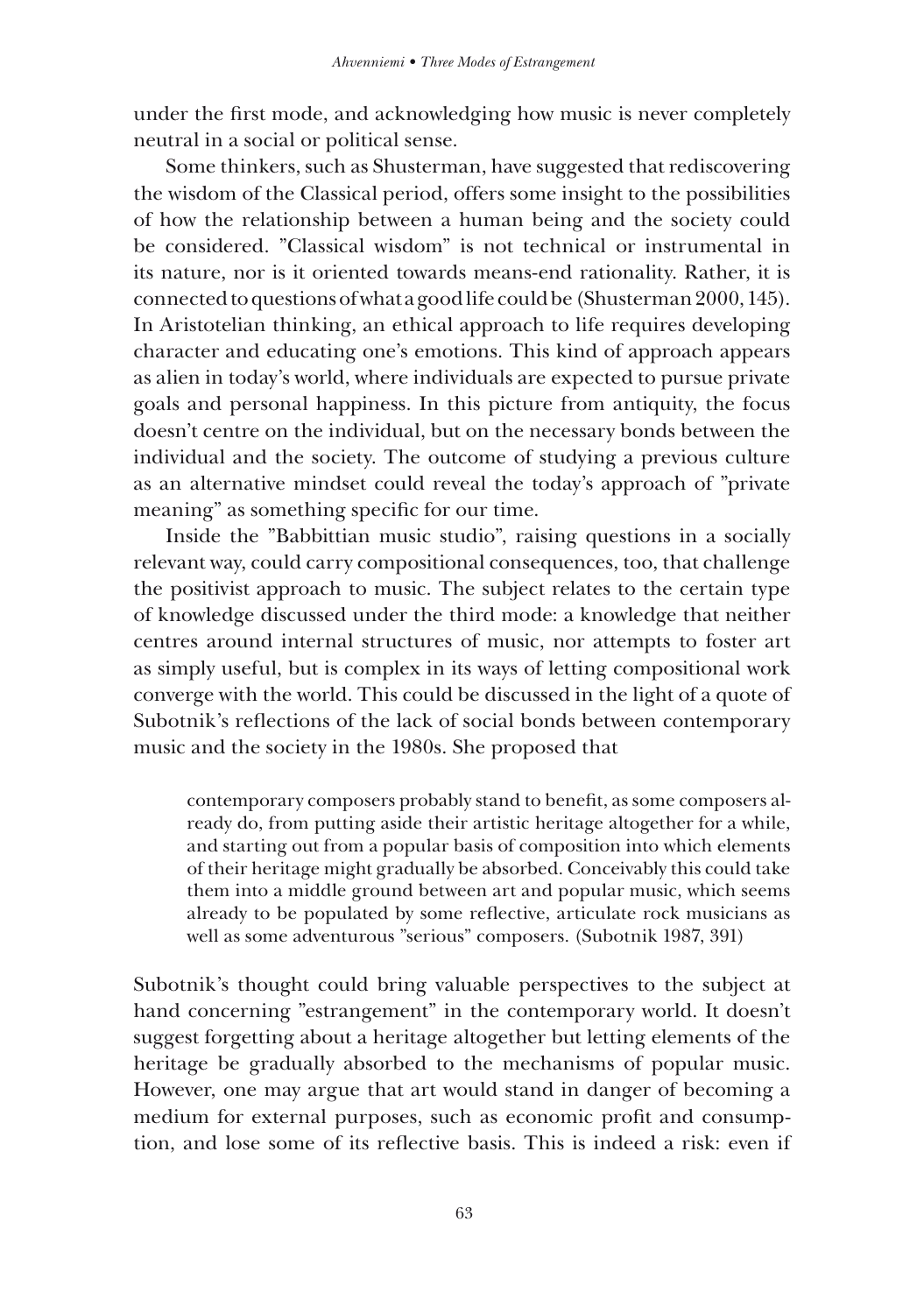contemporary music were brought out of its isolation, integrating it into the mechanisms of popular music would not necessarily help to develop more connected art, or a less estranged world. Nonetheless, it could be equally destructive to believe that one will find a safe space of "timbral innocence" in the studio of Babbitt, where works are created detached from the external mechanisms of the social world.

*The suggested solution, raising questions in a socially relevant way, entails the acknowledgement that there is no "innocent space" for musical activity.* An artist ought to continue asking themself questions that concern the relationship between their work and the world. Musical education could be more oriented towards reflecting issues of what a good society would be like. Bringing in ethical questions, making composer and musician student reflect upon these in combination with their learning, would perhaps offer a foundation for approaching commercial music domains, too, while still remaining connected to some core values of artistic activity. One of the strengths of the artwork is its ability to connect us with shared meaning and raise questions about the situation of the today's world.

The second solution refers to the discussion under the third mode: the possibilities of using social diversity as a true source of change, not merely adding more individual voices to a discipline. Outsidership is effective in raising criticism of the internal practice of a field. To paint a picture of how this could happen, I will quote the composer Synne Skouen's polemical writings about her experience as a woman composer: "[h]ere I stand, filled with Western classical music education since early childhood, stuffed with later academic education and many years of work experience, and I still feel dizzy from the encounter with the massive wall of cleverness in masculinely-dominated musical life [- -]" (Skouen 2014).6 Skouen describes the experience of inadequacy, but in a way that doesn't concern her own shortcomings. Rather, this concerns the values and practices of an institutionalised field. She writes: "I feel I stand 'lovingly, but inaugurated' outside of this tradition, and ok, this I have to do something about. But in which way do I want to invade?" (ibid.).

A central element to this subject is the "I" in the quote of Skouen. She needs to decide how to invade a tradition where she experiences outsidership. She attempts to find her place in a meaningful way. As described in mode one, the relevance of music has been turned into a

<sup>6</sup> Original quote: "Her sitter jeg, stinn av klassisk musikalsk læring fra tidlig barnsbein av, proppfull av senere høyskoleutdanning og med mange års yrkeserfaring, og kjenner at jeg fremdeles blir svimmel i møtet med den massive veggen av flinkhet i det maskulint dominerte musikklivet [- -]" (Skouen 2014. Translated from Norwegian by RSA).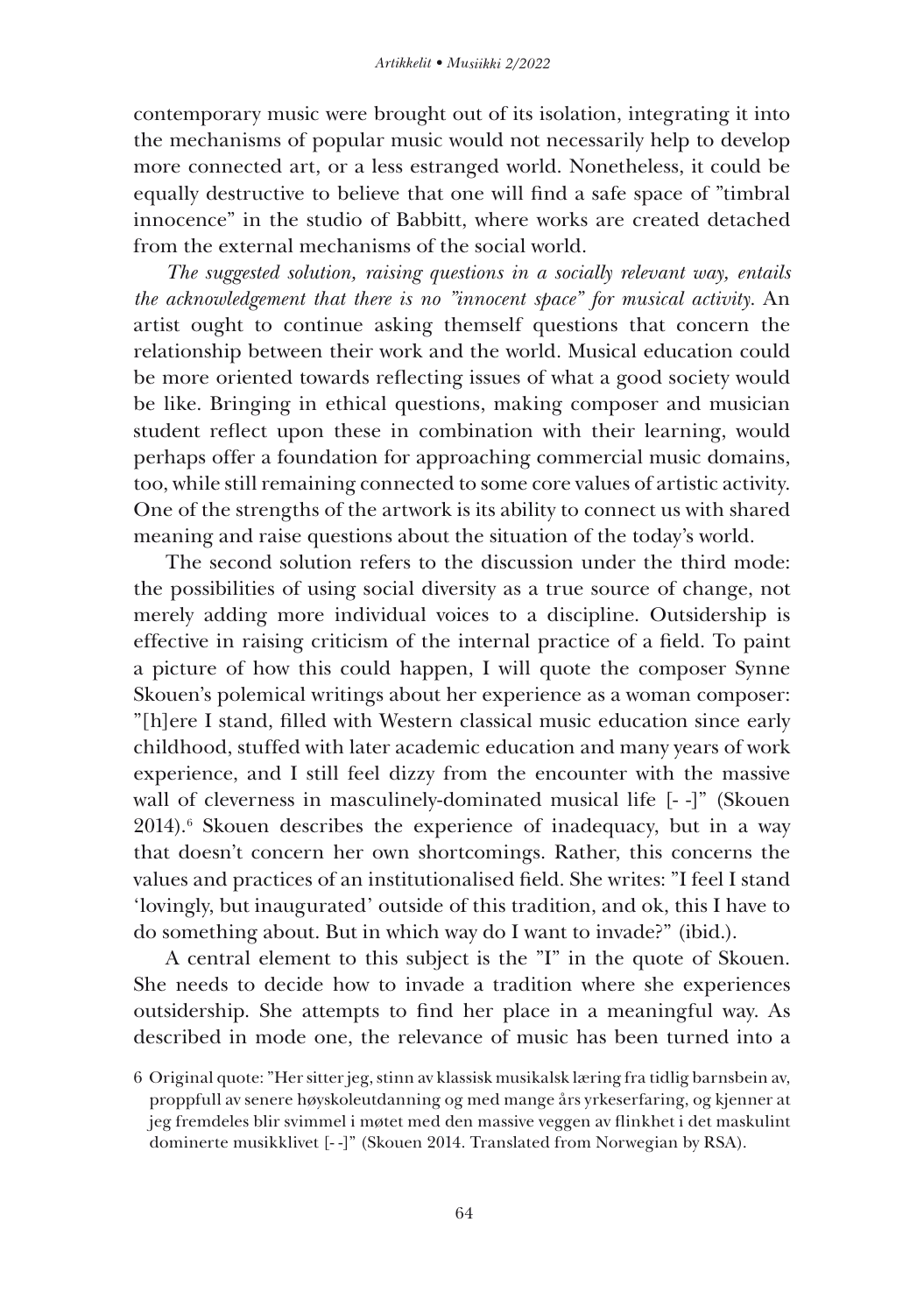personal issue to solve. The individual having to choose how to establish their relationship with art, encountering the questions alone, says something essential about the contemporary situation. However, Skouen herself is well aware that her "I" doesn't only concern herself, and in the end, is not a personal "I". Her compositional work is deeply rooted in existing practice. This is precisely what gives her access to reflect upon the constitution of the discipline, and what makes her "I" collectively relevant. Skouen writes further:

Nothing indicates that I should recognise myself as an extension of the tradition of Beethoven and the boys. Therefore, my work also carries a specific affinity to montage technique: I can't compose unabated further as if there were nothing to think about [as if I were one of the boys]. I can only pick what I need, concrete requisite, and bring it under my direction. At best a dialogue is created. Between then and now, and them and me. (Skouen 1999)7

Here, Skouen describes how her social position makes her look for compositional solutions such as montage technique, to engage with the tradition. "Montage technique" could mean approaching the tradition from an external position by applying musical material as montages, elements that carry some context around them, and thus communicate in another way than mere pitch-relationships alone, thus enabling another type of dramaturgical organisation of musical elements. Skouen's critique is *powerful due to the fact that it is not merely her private opinion*. Her "I" already relates deeply to shared meaning, and thus carries the ability to affect change: her truth becomes a part of the shared truth.

This, second, solution responds both to the Western world facing social diversity and structural changes. However, it also presents an approach that could be highly beneficial for a dynamic development of the field of art music itself. The political thinking of Hannah Arendt offers some insight to this issue by throwing light on the dialectic character of thinking. I will here refer merely to this aspect about Arendt's philosophical thinking; it brings the subject already discussed into the political context of the way "dialogue" could function constructively. For Arendt, thinking itself

<sup>7</sup> Original quote: "Det er ingenting som tilsier at jeg skal kjenne meg som en forlengelse av tradisjonen fra Beethoven og gutta. Derfor har jeg også en viss affinitet til montasjeteknikk: jeg kan ikke komponere ufortrødent videre som ingenting (som om jeg var en av gutta). Jeg kan bare hente det jeg trenger, som konkrete rekvisitter, inn i egen regi. I beste fall oppstår det en dialog. Mellom da og nå, og mellom dem og meg." (Skouen 1999, n.p.n. Translated from Norwegian by RSA).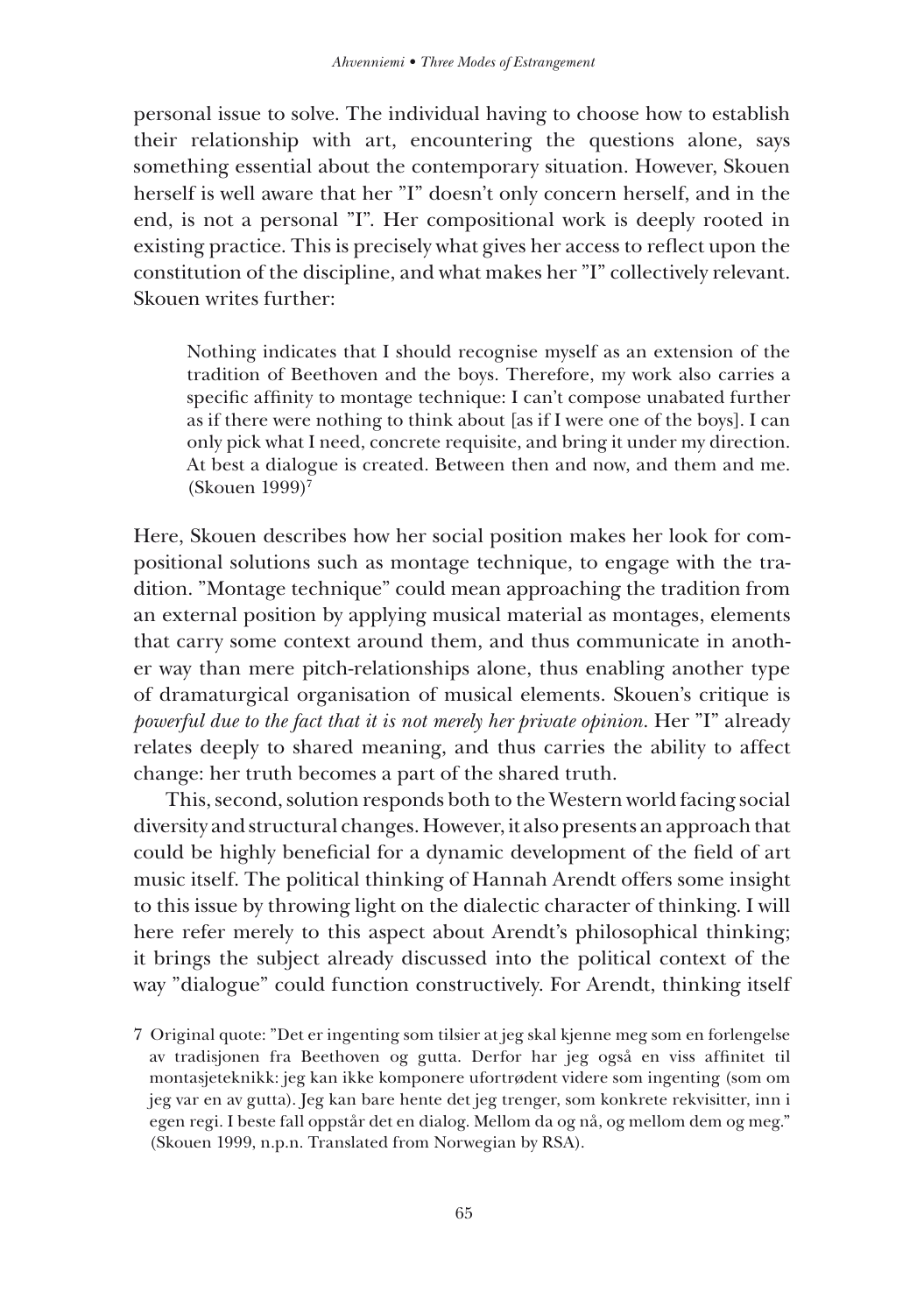has a dialectic nature, where different perspectives mirror each other. As Arendt presents it, *normality* – understood as reciting norms without further thought – is what prohibits genuine dialogue (Arendt 2006 [1963]). When a discourse becomes highly internal, it fosters the opposite of relational thinking, which brings in several perspectives. According to Arendt, as Jakob Norberg presents it, "our 'thinking attention' to reality is always a collective enterprise because we must turn to one another to solicit support for our novel judgments about the world" (Norberg 2010, 85–86). Relating this to the subject at hand, reciting a norm – a phrase of normality – without further consideration, in the end, serves to consolidate existing thought and reduce the chance of true dialogue. This is applicable to musical composition, when regarded as an activity where one engages with shared social codes. One could end up repeating norms or clichés embedded in musical materials and methods, believing that one operates from a neutral position. Encountering norms, here referring to *ways of doing things*, from a critical standpoint, as in the example of Synne Skouen, even functions as a major contribution to the tradition, by keeping the dialectic character of a field in a dynamic state. This depends on individuals who are willing to do the work of engaging in a tradition that carries norms that don't fully correlate with their own social standing. It also depends on the surroundings supporting diversity and understanding its potentials.

Being a social object anchored both in history and presence, a work of art provides a great tool for renegotiating present norms and assumption. Returning to Shusterman's suggestion that art could help "connect us to each other and to a history that can provide a critical touchstone for judging the present" (Shusterman 2002, 151), one could interpret this further and say that art and culture connect us to each other by offering a space for *negotiation* between social groups and individuals, history and today. Culture goes deeper than a mere verbal dispute. Quoting Shusterman further, art offers "an invaluable tool for emancipatory critique and spiritual regeneration, because it embodies crucial values beyond the pervasive logic of materialist profit and efficiency" (ibid., 153). In this light, art itself offers a critical space for the society to re-evaluate the present.

Occasionally Adorno, too, explicitly suggests that a "truer" approach to reality is possible. According to Adorno this necessitates a certain type of approach from human beings themselves. Adorno and Horkheimer write: "[a]long with mimetic magic [modern rationality] tabooed the knowledge which really apprehends the object" (2002 [1947], 10). In this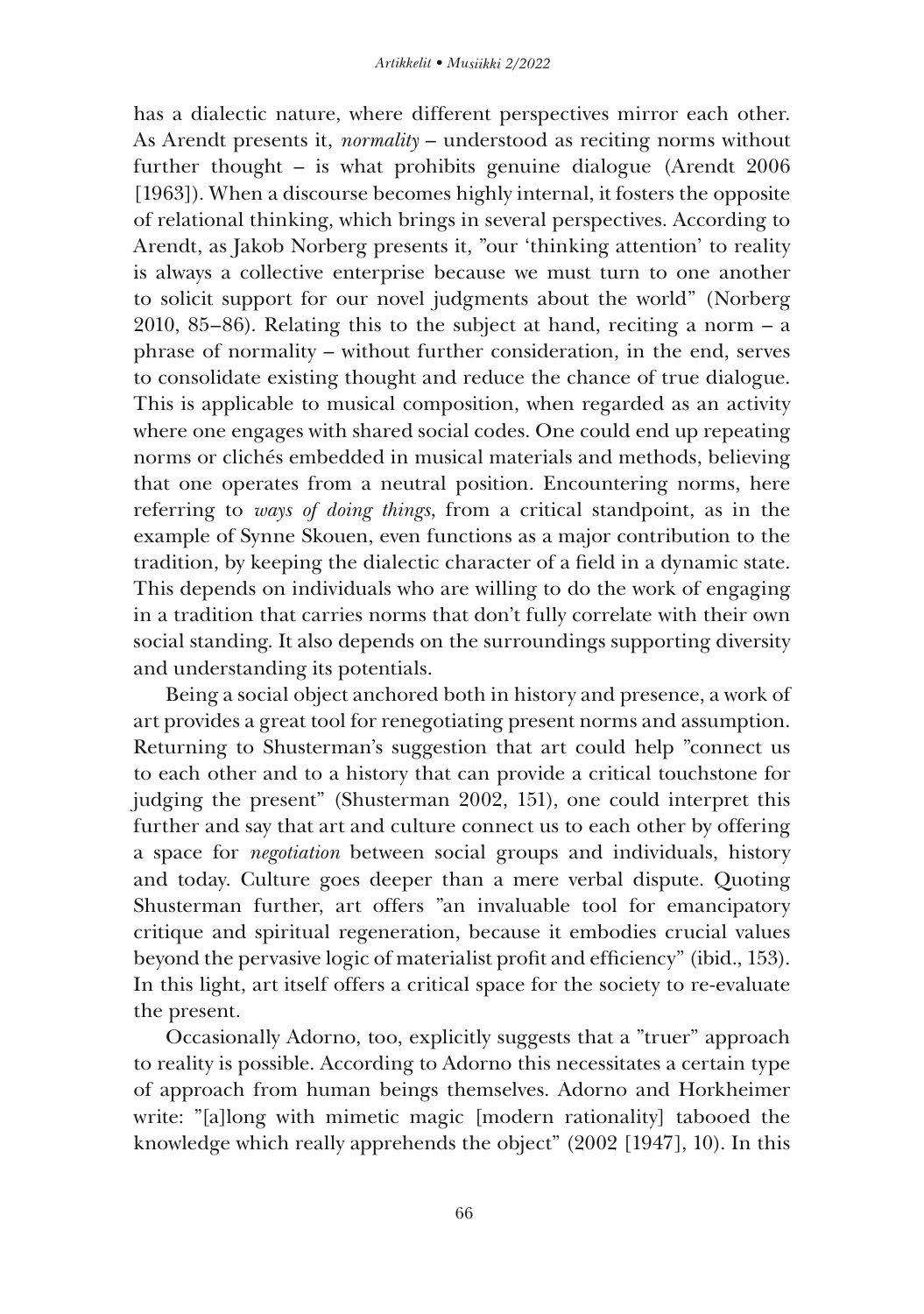sentence it is assumed that there is some way of knowing or experiencing that does apprehend the object, the unknown. Adorno also speaks of an intellectual or metaphysical experience, *geistiger Erfahrung*, as a truer approach to reality: "[t]he thinker does not actually think but rather makes himself into an arena for intellectual experience [*geistiger Erfahrung*], without unravelling it" (1991 [1972], 13).<sup>8</sup> Espen Hammer interprets this "truth" of Adorno as a truth one can go inside of, "a truth that fulfils and reconciles, not as correctness and correspondence, but genuine experience. This requires that the subject lets herself be 'spoken to" (Hammer 2002, 96).<sup>9</sup>

Returning to the question of how art might function as cultural critique, one of the core beliefs embedded within the three modes described is that culture and art come in *addition* to other things in life and are separately chosen by the individual. From this perspective, art could be placed on top of a hierarchy of needs – let it be a pyramid – as an area of personal enjoyment and self-realisation. Cultural needs are thought to manifest themselves after other, more necessary needs are satisfied. To understand the possibilities a reversed thinking offers, one could turn this pyramid upside down: when culture and art are placed on the bottom as something fundamental, this reflects their function in another way. Culture, as a foundation, carries shared ways of understanding the world, acting, thinking of values and even feeling. True renegotiation of norms and ideas occurs on the bottom of the pyramid, by the foundation of the hierarchy, causing impulses of change in other areas of society.

<sup>8</sup> Original quote in German: "Eigentlich denkt der Denkende gar nicht, sondern macht sich zum Schauplatz geistiger Erfahrung, ohne sie aufzudröseln. Während aus ihr auch dem traditionellen Denken seine Impulse zuwachsen, eliminiert es seiner Form nach die Erinnerung daran." (Adorno 1972, 72).

<sup>9</sup> Original quote: "[- -] sannhet av dette slaget – sannhet man kan 'gå inn i', sannhet som oppfyller og forsoner, ikke som korrekthet eller korrespondanse, men som genuin erfaring – forutsetter at subjektet lar seg 'tiltale'" (Hammer 2002, 96. Translated from Norwegian by RSA).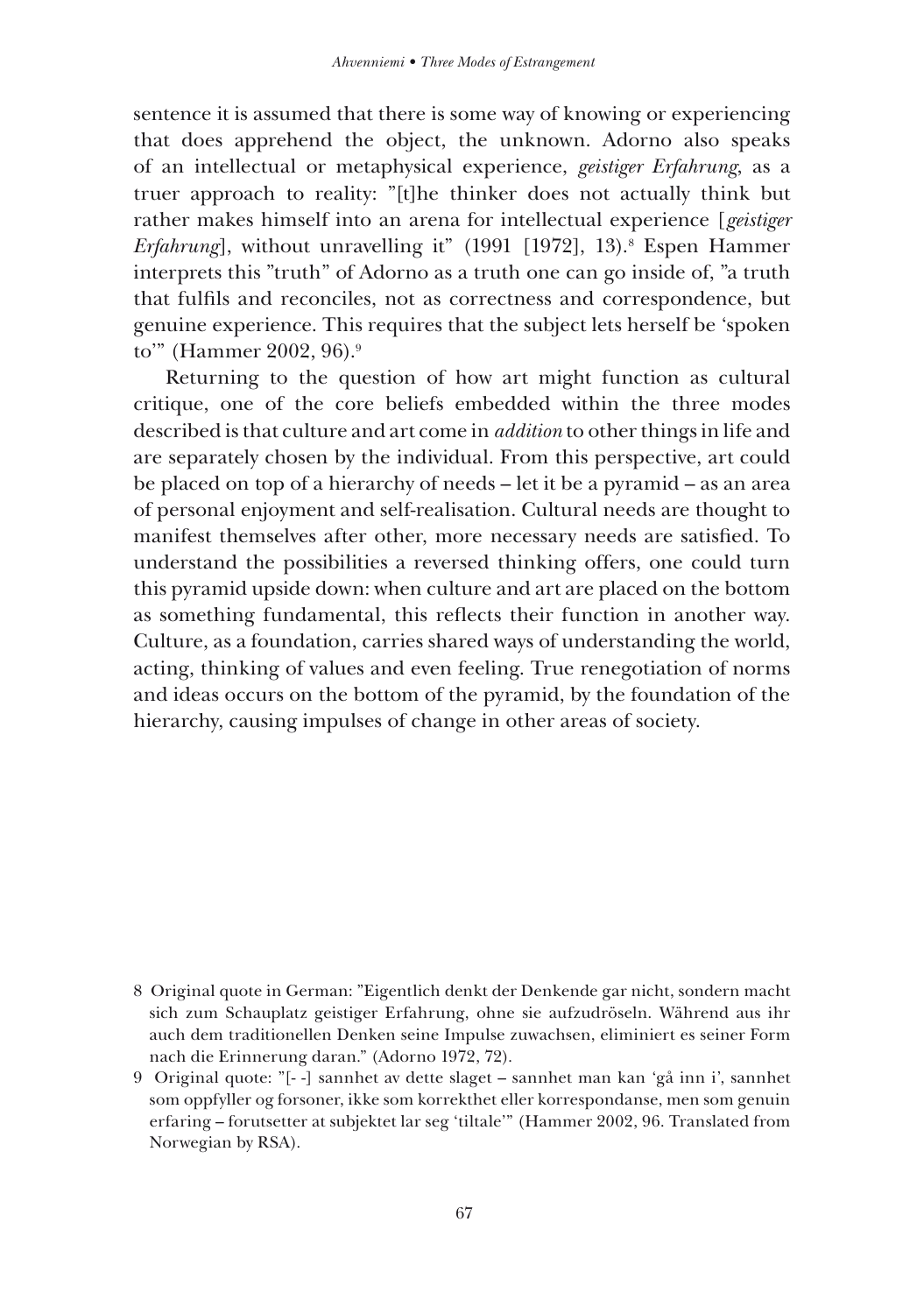#### *References*

Adorno, Theodor W. 1997 [1970]. *Aesthetic Theory*. Minnesota: Regents of University of Minnesota.

Adorno, Theodor W. 1972. "Der Essay als Form". Teoksessa: *Deutsche Essays. Prosa aus zwei Jahrhundert, Band 1*, ed. Rohner Ludwig. München: Deutscher Taschenbuch Verlag.

Adorno, Theodor W. 1991. "The Essay as Form," in *Notes to the literature, volume one*, ed. Rolf Tiedemann, 3–23. New York: Columbia University Press.

Adorno, Theodor W. & Max Horkheimer. 2002 [1947]. *Dialectics of Enlightenment.* Stanford: Stanford University Press.

Arendt, Hannah. 2006 [1963]. *Eichmann in Jerusalem. A Report on the Banality of Evil*. New York: Penguin Classics.

Babbitt, Milton. 1958. "Who Cares if You Listen?". *Palestrant.com*. Accessed 10.5.2022. http://www.palestrant.com/babbitt.html

Benjamin, Walter. 1969. "The Work of Art in the Age of Mechanical Reproduction". In *Illuminations*, ed. Hannah Arendt. New York: Schocken Books.

Canova, Margaret. 1974. *The Political Thought of Hannah Arendt*. London: Methuen & Co ltd.

Descartes, René. 2013 [1641]. *Mediations on First Philosophy*. Cambridge: Cambridge University Press.

Dewey, John. 2012 [1916]. *Democracy and Education.* Hollywood: Simon & Brown. Eliot, T.S. 1949. *Essays, Ancient and Modern.* London: Faber and Faber Limited. Gadamer, Hans-Georg. 2013 [1960]. *Truth and Method*. London: Bloomsburry. Hammer, Espen. 2002. *Theodor W. Adorno*. Gjøvik: Gyldendal Norsk Forlag AS.

Leppert, Richard & Susan McClary. 1987. "Introduction". In *Music and Society. The Politics of Composition, performance and reception*, xi–xix. Cambridge: Cambridge University Press.

Norberg, Jakob. 2010. "The Political Theory of the Cliché. Hannah Arendt Reading Adolf Eichmann". *Cultural Critique* 76: 74–97.

Shepherd, John. 1987. "Music and male hegemony". In *Music and Society. The Politics of Composition, performance and reception*, eds Richard Leppert & Susan McClary, 151–172. Cambridge: Cambridge University Press.

Shusterman, Richard. 2000. *Pragmatist Aesthetics. Living Beauty, Rethinking Art*. Lanham: Rowman & Littlefield.

Shusterman, Richard. 2002. *Surface and Depth. Dialectics of Criticism and Culture.* Ithaka and London: Cornell University Press.

Skouen, Synne. 1999. "Klovn – eller skald?". In *81 manifester.* Oslo: Parergon.

Skouen, Synne. 2014. "Kvinners musikk – finnes den?". *Aftenposten* 15.12.2014.

Accessed 10.5.2022. https://www.aftenposten.no/meninger/kronikk/i/3j7aM/Kronikk-Kvinners-musikk---finnes-den